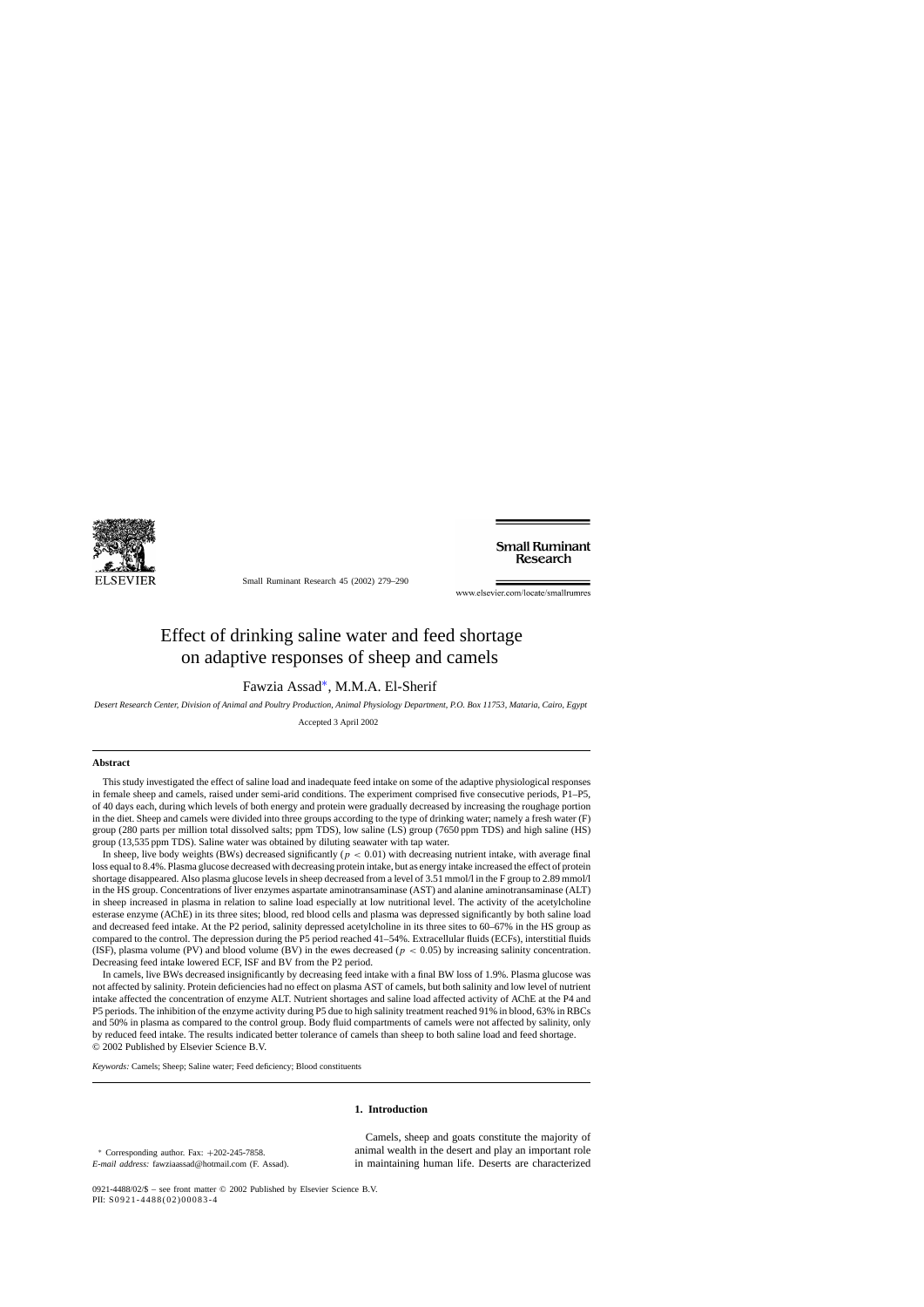by scarcity of food and water. This is further complicated particularly during the long dry season by the often high salinity of drinking water obtained from wells that could reach 10,797 parts per million total dissolved salts (ppm TDS) in the northwestern coastal desert of Egypt ([Atwa, 1979\)](#page-10-0). [Ray \(1989\)](#page-11-0) reported water salinity to be considered as an important factor in determining the suitability of a particular source for livestock. Animals living in these regions are also exposed to other stress factors such as summer heat and cold during winter nights.

Most previous local studies concerned the effect of water salinity on the performance and physiological responses of desert animals [\(Abou El Nasr et al.,](#page-10-0) [1988; Assad et al., 1994; Ibrahim, 1995; El-Sherif and](#page-10-0) [El-Hassanein, 1996\).](#page-10-0) From the acclimatization point of view, animals in the field are exposed to several environmental factors. Very few reports were found that dealt with the effects of more than one adverse environmental factor ([Azamel et al., 1994; El-Sherif et al.,](#page-10-0) [1995; Assad et al., 1997a\).](#page-10-0) Moreover, not all the farm animal species in Egyptian deserts were included in these studies. Animals in the desert face feed shortages and water salinity for a long dry season from May to December. The present study was designed to determine the combined effects of both saline load and feed scarcity on some physiological responses of sheep and camels to indicate the relative adaptability of both species to the harsh environmental conditions of the desert.

### **2. Materials and methods**

# *2.1. Animals and management*

The present trials were conducted at Maryout Research Station of the Desert Research Center, 35 km southwest of Alexandria. Nine female camels (*Camelus dromedarius*) and nine Barki ewes, the prevailing breed in the northwestern coastal desert of Egypt, were individually penned under shade for five consecutive periods of 40 days each (P1–P5). On average the female camels weighed 543 kg and ewes 47.8 kg. Feed was offered once daily at 08.00 h and water was freely available for 1 h at feeding time. The diet comprised cracked barley grain, a cubed commercial concentrate mixture and chopped rice straw. The concentrate mixture was made up of undecorticated cottonseed cake 50%, wheat bran 18%, yellow maize 15%, rice polishing 11%, molasses 3%, limestone 2% and salt 1%. The amount of feed provided was determined according to locally calculated maintenance requirements. These are 2.2 g digestible crude protein (DCP) and 28.2 g total digestible nutrients (TDNs) per  $kg<sup>0.73</sup>$  body weight (BW) for desert Barki sheep ([Farid](#page-10-0) [et al., 1983\)](#page-10-0) and 2.15 g DCP and 26.8 g TDN per  $kg<sup>0.73</sup>$  BW for dromedary camels ([Farid et al., 1990\).](#page-10-0) Intended allowances of protein were 120, 100, 80, 60 and 40% of maintenance during the five consecutive periods, while that of energy was 100% throughout. Decreasing protein level was accomplished mainly by increasing the roughage proportion and, to a lesser extent, the barley grain. Actual feed intake was measured and found to be different than that intended due to the variation in feed composition. Digestion trials were conducted to determine the intake of digestible energy and protein during each period. Results of feed utilization, water intake, mineral balance and hematological parameters were previously published ([Abou El Nasr et al., 1988; Khamis et al., 19](#page-10-0)89; [Assad et al., 1994, 1997b\)](#page-10-0). [Table 1](#page-2-0) shows summary of the results of feed and water intake in this experiment (cited from [Assad et al., 1997b\).](#page-10-0) Minimum and maximum ambient temperatures during each period are included in [Table 1.](#page-2-0)

Female camels and ewes were randomly divided into three groups of three animals from each species per group. Two groups were offered diluted seawater containing 7650 and 13,535 ppm TDS and designated low and high salinity groups, respectively. Animals in the remaining group received fresh water containing 280 ppm TDS to be used as the control and were referred as the fresh water (F) group. The seawater used in dilution contained 39,600 ppm TDS, 12,000 ppm Na<sup>+</sup>, 22,700 ppm Cl<sup>−</sup>, and 1400 ppm Mg<sup>++</sup>.

# *2.2. Measurements*

Experimental animals were observed daily in order to record any clinical abnormal signs. At the end of each period (after the lapse of 40 days), animals were weighed after fasting for 12 h, then blood samples were collected in heparinized tubes from all animals early in the morning prior to feeding and watering. Plasma was obtained for chemical analysis by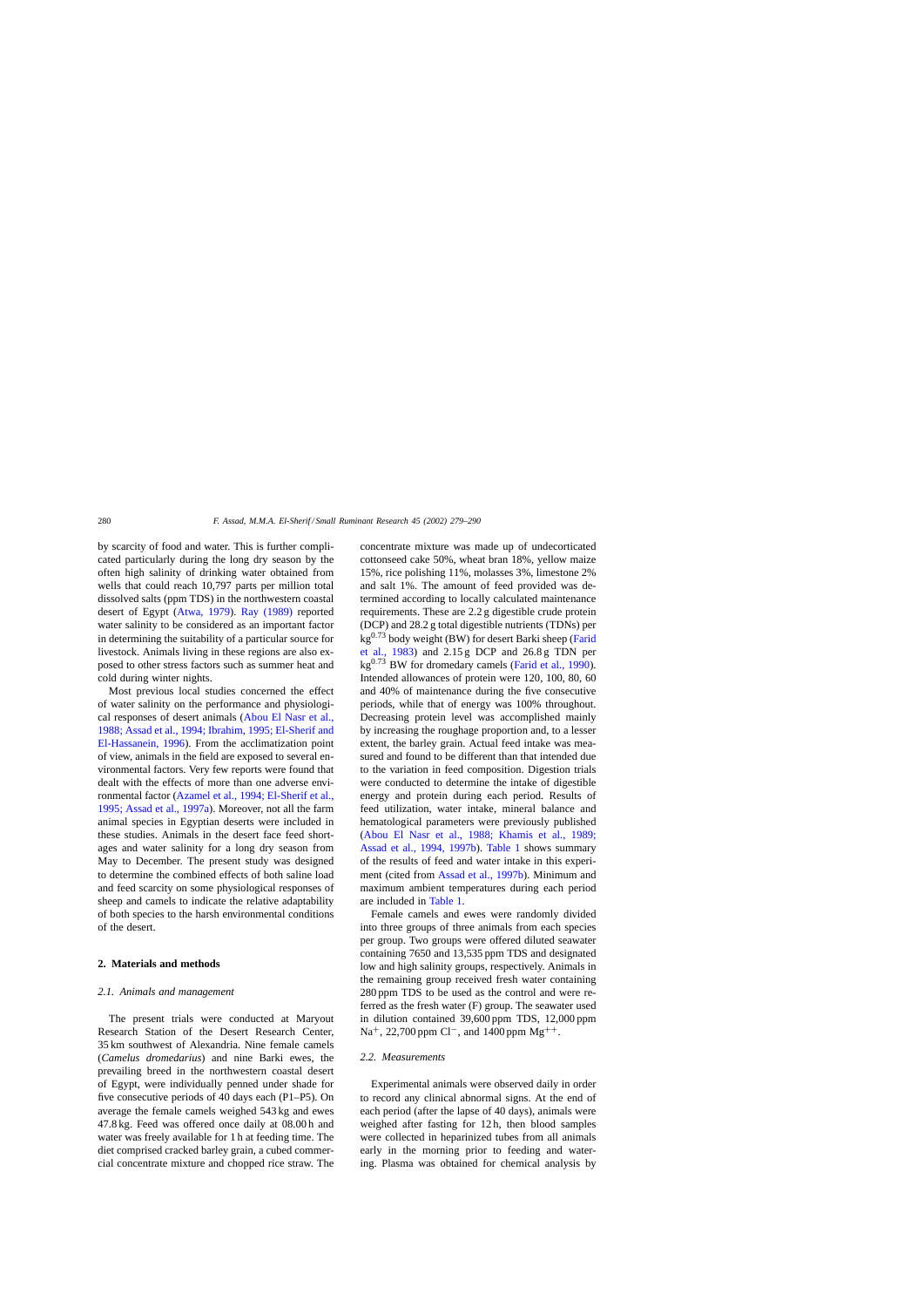<span id="page-2-0"></span>Table 1

|                                                   | Periods        |         |                   |                |                |  |  |  |
|---------------------------------------------------|----------------|---------|-------------------|----------------|----------------|--|--|--|
|                                                   | P <sub>1</sub> | P2      | P <sub>3</sub>    | P <sub>4</sub> | P <sub>5</sub> |  |  |  |
| Sheep                                             |                |         |                   |                |                |  |  |  |
| Average daily water intake (ml/100 kg BW)         | 5478           | 4444    | 3190              | 3235           | 2793           |  |  |  |
| Average dry matter intake $(g/kg^{0.73}$ per day) | 61.0           | 51.9    | 49.7              | 54.7           | 49.9           |  |  |  |
| Average nutrient intake $(g/kg^{0.73}$ per day)   |                |         |                   |                |                |  |  |  |
| <b>TDN</b>                                        | 32.7           | 32.9    | 29.6              | 29.7           | 24.4           |  |  |  |
| <b>DCP</b>                                        | 3.12           | 2.81    | 2.09              | 1.57           | 1.57           |  |  |  |
| Maintenance (%)                                   |                |         |                   |                |                |  |  |  |
| <b>TDN</b>                                        | 116            | 116     | 105               | 105            | 86             |  |  |  |
| <b>DCP</b>                                        | 142            | 128     | 95                | 71             | 71             |  |  |  |
| Camels                                            |                |         |                   |                |                |  |  |  |
| Average daily water intake (ml/100 kg BW)         | 2276 a         | 2295 a  | 1095 <sub>b</sub> | 972 b          | 1565 b         |  |  |  |
| Average dry matter intake $(g/kg^{0.73}$ per day) | 51.0 a         | 46.7 ab | 43.3 <sub>b</sub> | 48.8 a         | 49.9 a         |  |  |  |
| Average nutrient intake $(g/kg^{0.73}$ per day)   |                |         |                   |                |                |  |  |  |
| <b>TDN</b>                                        | 31.4           | 29.0    | 26.0              | 27.9           | 24.8           |  |  |  |
| <b>DCP</b>                                        | 2.70           | 2.67    | 1.68              | 1.56           | 1.21           |  |  |  |
| Maintenance (%)                                   |                |         |                   |                |                |  |  |  |
| <b>TDN</b>                                        | 117            | 108     | 97                | 104            | 92             |  |  |  |
| <b>DCP</b>                                        | 125            | 124     | 78                | 72             | 56             |  |  |  |
| Air temperature $({}^{\circ}C)$                   |                |         |                   |                |                |  |  |  |
| Min.                                              | 22.1           | 23.7    | 12.8              | 12.0           | 10.1           |  |  |  |
| Max.                                              | 28.8           | 29.5    | 23.0              | 18.9           | 17.3           |  |  |  |

Average daily intakes of water, dry matter, TDN and DCP for sheep and camels in addition to minimum and maximum temperature during different periods<sup>a</sup>

<sup>a</sup> a,b means in the same row with the same letter are not significantly different.

centrifugation of blood at 3000 rpm then preserved at −20 ◦C. Glucose, aspartate aminotransaminase (AST) and alanine aminotransaminase (ALT) assays were determined using kits provided by Sentinel, Ch., Milano, Italy. AChE activity was determined in three sites; whole blood, plasma and red blood cells (RBCs) by the method of [Metcalf \(1951\).](#page-10-0) Plasma volume (PV) was recorded using Evans blue dye (T-1824), according to the method of [Hawk et al.](#page-10-0) [\(1965\). E](#page-10-0)xtracellular fluid (ECF) or thiocyanate space was determined using the method as described by [Cornelius and Kaneko \(1963\).](#page-10-0) Interstitial fluid (ISF) and blood volumes (BVs) were calculated as follows:

ISF=ECF-PV, and  $BV = \frac{PV}{1}$  – packed cell volume

All fluid compartments were expressed as ml/kg BW.

### *2.3. Statistical analysis*

Statistical analysis was conducted using SAS package [\(SAS, 1998\).](#page-11-0) Split plot design for repeated measurements was applied to test the effect of salinity (fixed model) against Error (a) that was animals within salinity, while effects of period and interaction (variable models) were tested against Error (b). Standard error for each source was calculated.

### **3. Results and discussion**

# *3.1. Live BW*

Live BWs at the onset of the study of the saline treatment groups F, LS and HS were respectively 44.9, 46.8 and 51.6 kg for ewes, and 524.0, 525.3 and 579.7 kg for female camels ([Table 2\).](#page-3-0) The heavier animals were allotted to the high saline concentration groups (LS and HS) to ensure that they would tolerate the treatment for a long time (200 days). [Table 2](#page-3-0) shows the average live BW of each treatment group at the end of each period and the BW change from the previous weighing. For sheep, live BW was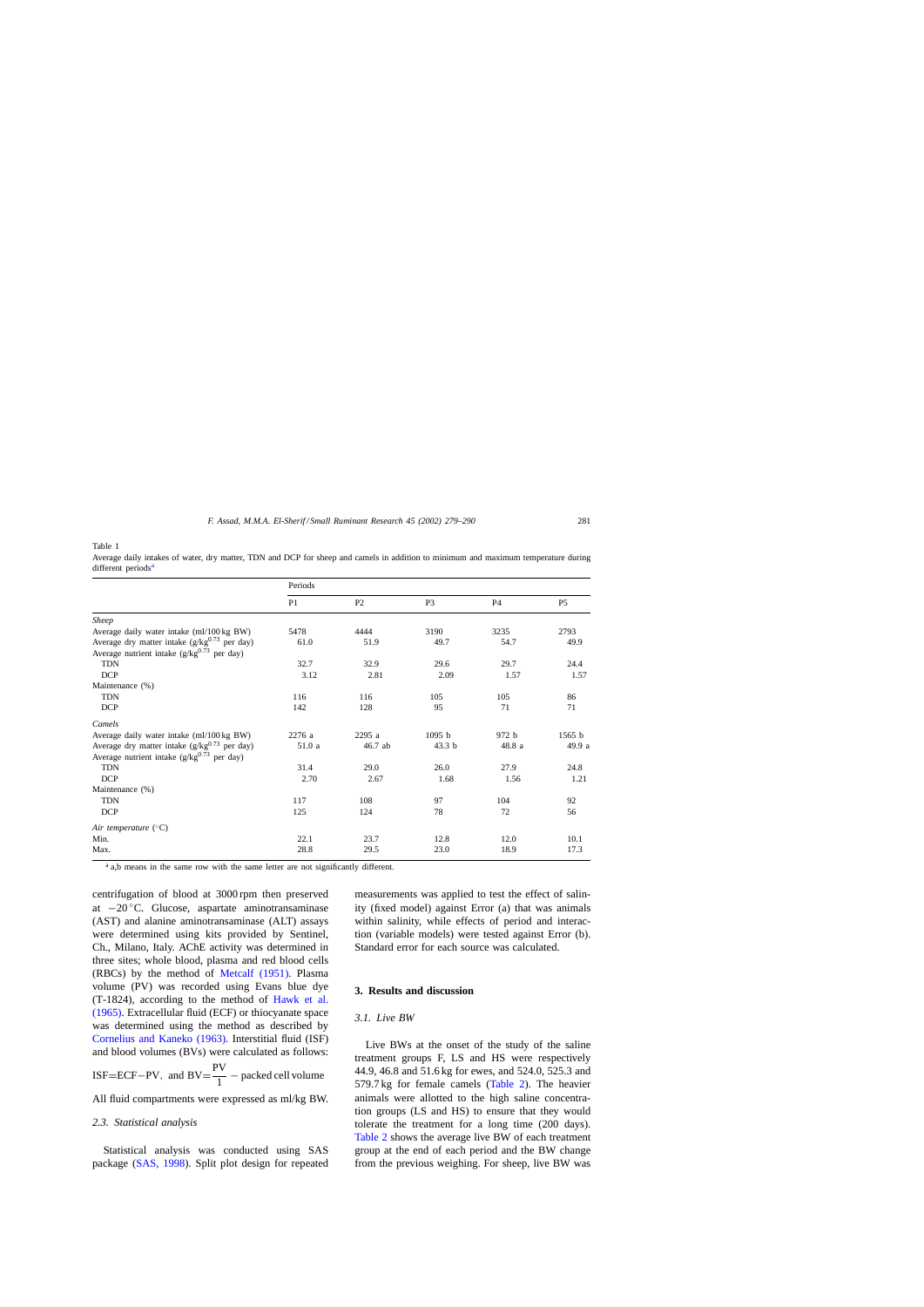<span id="page-3-0"></span>Table 2

| Periods<br>Aspects |                             | Sheep        |           |          |           | Camels       |           |           |           |  |
|--------------------|-----------------------------|--------------|-----------|----------|-----------|--------------|-----------|-----------|-----------|--|
|                    |                             | Water type   |           |          | Overall   | Water type   | Overall   |           |           |  |
|                    |                             | $\mathbf{F}$ | LS        | HS       |           | $\mathbf{F}$ | LS        | HS        |           |  |
| At onset           | <b>BW</b>                   | 44.9         | 46.8      | 51.6     | 47.77     | 524.0        | 525.3     | 579.7     | 543.0     |  |
| P <sub>1</sub>     | <b>BW</b>                   | 45.7         | 48.0      | 52.5     | 48.72 a   | 539.0        | 511.3     | 585.0     | 545.1 a   |  |
|                    | BC                          | $+0.8$       | $+1.2$    | $+0.9$   | $+0.95$   | $+15.0$      | $-14.0$   | $+5.3$    | $+2.1$    |  |
| P2                 | <b>BW</b>                   | 42.0         | 47.5      | 51.0     | 46.83 b   | 537.0        | 510.0     | 592.3     | 546.4 a   |  |
|                    | BC                          | $-3.7$       | $-0.5$    | $-1.5$   | $-1.89$   | $-2.0$       | $-1.3$    | $+7.3$    | $+1.3$    |  |
| P <sub>3</sub>     | <b>BW</b>                   | 42.2         | 46.3      | 50.7     | 46.39     | 523.3        | 526.0     | 580.7     | 543.3 a   |  |
|                    | BC                          | $+0.2$       | $-1.2$    | $-0.3$   | $-0.44$   | $-13.7$      | $+16.0$   | $-11.6$   | $-3.1$    |  |
| <b>P4</b>          | <b>BW</b>                   | 39.3         | 43.8      | 48.2     | 43.78 c   | 526.0        | 505.7     | 565.3     | 532.3 a   |  |
|                    | BC                          | $-2.9$       | $-2.5$    | $-2.5$   | $-2.61$   | $+2.7$       | $-20.3$   | $-15.4$   | $-11.0$   |  |
| P <sub>5</sub>     | <b>BW</b>                   | 39.5         | 43.3      | 48.5     | 43.78 c   | 524.3        | 510.3     | 563.3     | 532.7 a   |  |
|                    | BC                          | $+0.2$       | $-0.5$    | $+0.3$   | $0.0\,$   | $-1.7$       | $+4.6$    | $-2.0$    | $+0.4$    |  |
| Overall BW means   |                             | 41.73 a      | 45.80 b   | 50.17 a  | 45.90     | 529.9 b      | 512.7 b   | 577.3 a   | 539.96    |  |
|                    | Final BC (P5 $-$ onset) (%) | $-5.4$       | $-3.5$    | $-3.1$   | $-3.99$   | $+0.3$       | $-15.0$   | $-16.4$   | $-10.3$   |  |
|                    |                             | (12%)        | $(7.5\%)$ | (5%)     | $(8.4\%)$ | $(0.0\%)$    | $(2.9\%)$ | $(2.8\%)$ | $(1.9\%)$ |  |
| S.E.               | S                           |              |           | $0.37**$ |           | $8.0**$      |           |           |           |  |
|                    | $\mathbf{P}$                |              |           | $0.48**$ |           |              | 10.4      |           |           |  |
|                    | $S \times P$                |              |           | 0.84     |           | 17.9         |           |           |           |  |

Least squares means of live BW in kg and average body weight change (BC), of sheep and camels as affected by water salinity (S) and diet level  $(P)^a$ 

<sup>a</sup> <sup>+</sup>: Weight gain, <sup>−</sup>: weight loss, F: fresh water (280 ppm TDS), LS: low saline water (7650 ppm TDS), HS: high saline water (13,535 ppm TDS), S.E.: standard error, S: salinity, P: period, a, b, c: means in the same row or the same column with the same letter are not significantly different.

∗∗ p < 0.01.

significantly ( $p < 0.01$ ) decreased as time progressed, mainly due to the decreased nutrient intake. The live BW of the female camels decreased also over time but to a lesser extent, and the effect of the period was not significant. At the end of the experiment the ewes lost on average 8.4% of their initial live BW, while the female camels lost only 1.9% in spite of their lower dry matter intake per unit of metabolic body size as compared to the ewes ([Table 1\).](#page-2-0) This indicates the better tolerance for camels than sheep to feed shortage.

The final changes in the live BW as kg and % from the weight at the onset of the experiment for the F, LS and HS treated groups were respectively, −5.4 (12%), −3.5 (7.5%) and −3.1 (5%) for sheep and +0.3 (0.0%), −15 (2.9%) and −16.4 (2.8%) for female camels. The highest loss in BW of the ewes occurred in the fresh watered group (control). Female camels showed an inverse trend where the final BW loss was proportional to water salinity (Table 2), which indicates a deleterious effect of salinity on camels' BW. It seems that the lower BW loss in the HS concentration treated ewes was due to the increase in their body water content. Increasing saline concentration in drinking water was found to increase water consumption by sheep ([El-Sherif and El-Hassanein, 1996\)](#page-10-0) as compared to those drinking fresh water. [El-Sherif and](#page-10-0) [El-Hassanein \(1996\)](#page-10-0) found that a large portion of the additional water that was taken by saline treated rams was kept within the body and finally encountered in the intracellular space (ICF). Both species increased water intake as saline concentration increased in water ([Assad et al., 1997b\),](#page-10-0) but the female camels had lower average relative water intake (ml/100 kg BW) than the ewes ([Table 1\).](#page-2-0) In addition salinity had insignificant effect on body water distribution in camels ([Table 4\).](#page-6-0) This meant that the female camels did not behave like the ewes in preserving extra water intake inside the body. The present results of BW changes cannot give a clear comparison between the two species for the effect of water salinity on body composition. The effects of water salinity on the body tissues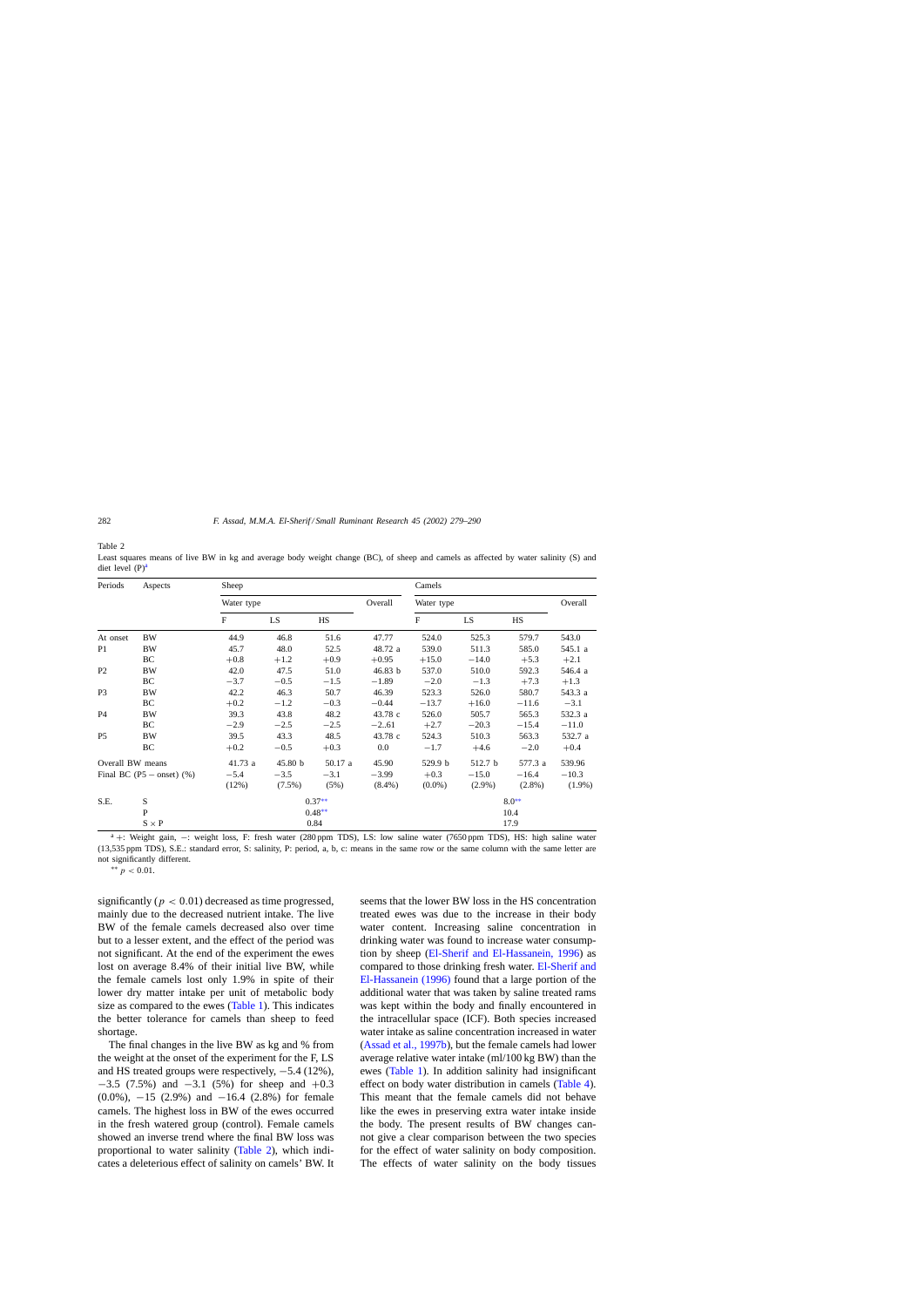need to be examined through chemical analysis of the carcass.

#### *3.2. Plasma glucose concentration*

Plasma glucose concentrations in sheep was affected significantly ( $p < 0.01$ ) by period ([Table 3\).](#page-5-0) The highest overall mean was that of P3 period (4.01 mmol/l), while the lowest values were those of the P2, P4 and P5 periods (2.50–2.92 mmol/l). Plasma glucose levels of the fresh water group (F) changed in the range of 2.73–4.43 with an evident increase during the periods P3–P5. During these periods protein intake as DCP decreased to 71–95% of maintenance ([Table 1\).](#page-2-0) In the F group also, plasma glucose levels did not appreciably differ (3.07 vs. 3.47 mmol/l) during both the P4 and P5 periods, when DCP intake was the same (71% of maintenance) while energy intakes as TDN were 105% and 86% of maintenance, respectively. This indicated no effect due to decreasing energy intake. In the same group, decreasing protein intake from 95% (P3) to 71% (P4) with the same energy intake (105%) resulted in a significant ( $p <$ 0.01) decrease in plasma glucose concentration from 4.43 to 3.07 mmol/l. However, there was no difference in plasma glucose during the P1 and P2 periods when energy intake was 116% of maintenance while protein intakes were 142 and 128% of maintenance, respectively. This trend demonstrated that protein level affected plasma glucose under normal or low energy intake (less than 100% of maintenance) but this effect disappeared when energy intake increased over 100%. The two saline treatment groups (LS and HS) recorded the highest values of plasma glucose (3.70 and 3.90 mmol/l) during the P3 period when intake was 105% of TDN and 95% of DCP maintenance requirements. The lowest plasma glucose levels (2.27 and 2.17 mmol/l) occurred during the P4 period when intake was 105% of TDN and 71% of DCP maintenance requirement which confirmed the importance of dietary protein under low (less than 100% of maintenance) energy intake.

Statistical analysis revealed an insignificant effect of saline treatment on plasma glucose levels in sheep ([Table 3\).](#page-5-0) However, total mean of plasma glucose was 3.51 mmol/l for the F group which declined with increasing saline concentrations in water to reach 2.89 mmol/l for the HS group. [Peirce \(1966\)](#page-10-0)

recommended the tolerable salt concentration for sheep to range from 11,000 to 13,000 ppm in sodium chloride type water. In the present study, the observed decline in plasma glucose in sheep by increasing water salinity may be due to the long period of administration of saline in addition to using diluted seawater that contained different minerals and not only sodium chloride. Long term administration of diluted seawater (13,100 ppm TDS) was found to adversely affect the growth rate of growing rams ([El-Sherif and El-Hassanein, 1996\),](#page-10-0) semen quality in rams ([El-Hassanein, 1996\)](#page-10-0) and increase white blood cell count [\(El-Hassanein and El-Sherif, 1996\).](#page-10-0)

Plasma glucose level in camels was generally higher than that of sheep (5.643 vs. 2.923 mmol/l). Similar to sheep, period had significant ( $p < 0.01$ ) effect on plasma glucose of female camels, while saline intake did not [\(Table 4\).](#page-6-0) The means of plasma glucose concentration in saline groups ranged between 5.59 and 5.75 mmol/l. This trend indicated a better tolerance of camels to saline load compared to sheep. [Assad et al. \(1997b\)](#page-10-0) reached a similar conclusion by studying haemograms of camels and sheep in response to similar treatments. Plasma glucose concentrations in camels did not change through the periods P1–P3 (6.11–6.62 mmol/l) when intake was 97–117% of TDN and 78–125% of DCP maintenance requirements. This meant that low protein intake (78% of DCP requirements) did not affect plasma glucose level since energy intake was satisfactory (97–117% of TDN requirements). Plasma glucose declined significantly ( $p < 0.01$ ) during the period P5 (4.03 mmol/l) when feed intake was 92% of TDN and 56% of DCP requirements. Inadequate protein intake affected plasma glucose in camels only under energy intake lower than 100% of TDN requirements.

#### *3.3. Liver enzymes*

The changes of AST or GOT in sheep was affected significantly by salinity ( $p < 0.05$ ), period ( $p < 0.01$ ) and the interaction between period and salinity ( $p <$ 0.01). The level of AST was normal in the F group  $(44.13 \text{ IU/l})$  and increased significantly ( $p < 0.05$ ) with increasing saline intake to reach 53.00 IU/l for the HS group. The means for the periods P2–P4 were in the normal range, while the mean for the P5 period (56.89 IU/l) was the highest ( $p < 0.01$ ) one. During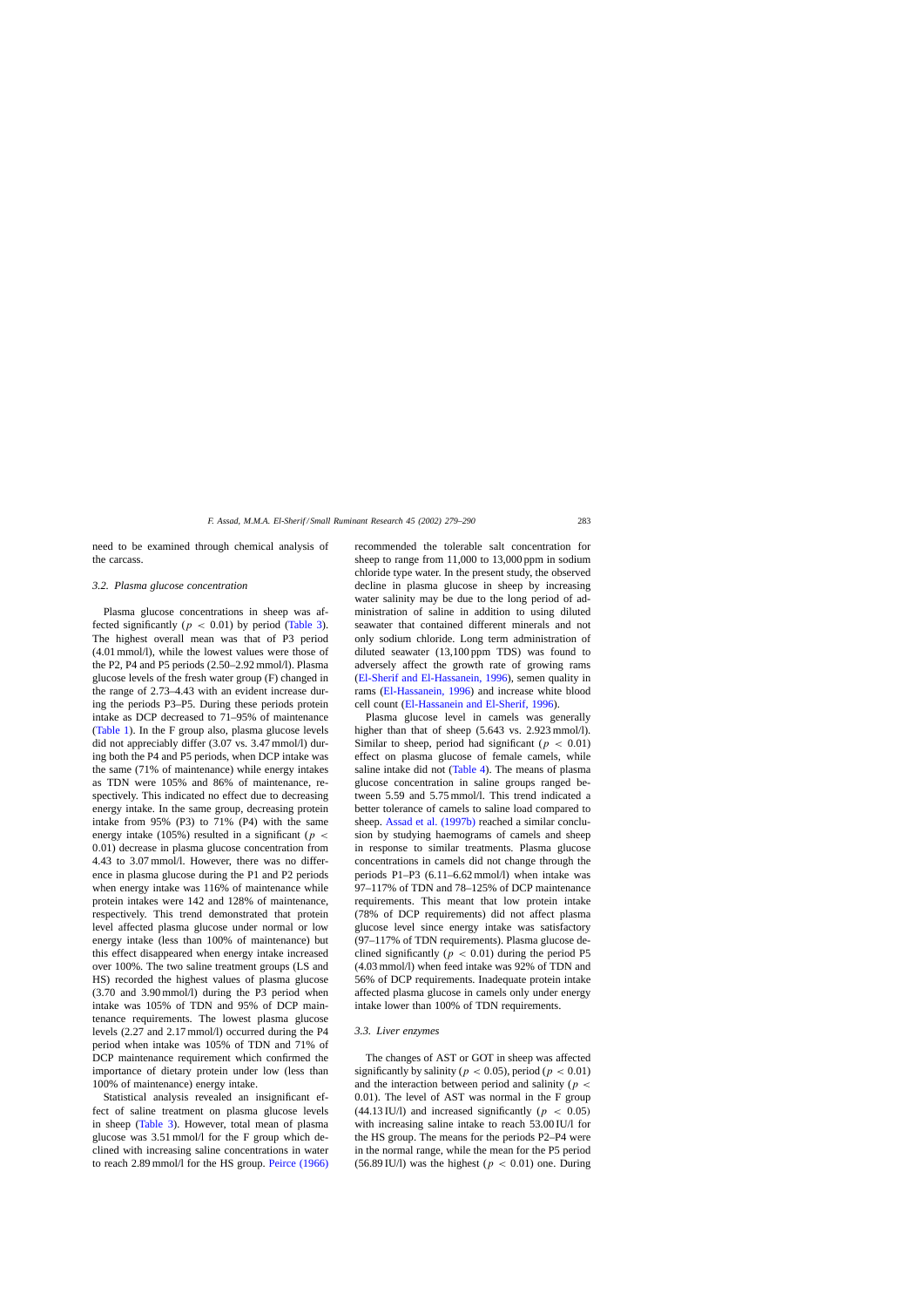| Parameter                  | Water type | Periods        |                |                |                |                | Overall | S.E.      |           |             |
|----------------------------|------------|----------------|----------------|----------------|----------------|----------------|---------|-----------|-----------|-------------|
|                            |            | P <sub>1</sub> | P <sub>2</sub> | P <sub>3</sub> | P <sub>4</sub> | P <sub>5</sub> |         | Salinity  | Period    | Interaction |
| Glucose (mmol/l)           | F          | 2.90           | 2.73           | 4.43           | 3.07           | 3.47           | 3.51    | 0.160     | $0.207**$ | 0.358       |
|                            | LS         | 3.60           | 2.70           | 3.70           | 2.27           | 2.70           | 2.97    |           |           |             |
|                            | HS         | 3.43           | 2.37           | 3.90           | 2.17           | 2.60           | 2.89    |           |           |             |
| Total                      |            | 3.58           | 2.60           | 4.01           | 2.50           | 2.92           | 2.923   |           |           |             |
| AST (IU/l)                 | F          | 53.00          | 47.00          | 34.00          | 41.67          | 45.00          | 44.13   | $1.07*$   | $1.39**$  | $2.40**$    |
|                            | LS         | 52.23          | 49.33          | 41.33          | 51.67          | 61.67          | 51.27   |           |           |             |
|                            | HS         | 52.33          | 52.33          | 45.67          | 50.67          | 64.00          | 53.00   |           |           |             |
| Total                      |            | 52.56          | 49.56          | 40.33          | 48.00          | 56.89          | 49.46   |           |           |             |
| ALT (IU/l)                 | F          | 11.33          | 10.00          | 11.00          | 10.33          | 9.33           | 10.40   | $0.379**$ | $0.489**$ | $0.848**$   |
|                            | LS         | 11.67          | 12.67          | 15.33          | 17.00          | 16.33          | 14.60   |           |           |             |
|                            | HS         | 11.00          | 14.33          | 17.00          | 18.67          | 18.33          | 15.87   |           |           |             |
| Total                      |            | 11.33          | 12.33          | 14.44          | 15.33          | 14.67          | 13.62   |           |           |             |
| AChE in blood (mmol/ml/h)  | F          | 113.9          | 111.5          | 99.1           | 84.4           | 71.1           | 95.98   | $6.078**$ | $7.846**$ | $13.590**$  |
|                            | LS         | 114.2          | 73.8           | 68.0           | 49.4           | 36.5           | 68.34   |           |           |             |
|                            | HS         | 113.4          | 74.8           | 66.4           | 45.4           | 29.4           | 65.21   |           |           |             |
| Total                      |            | 113.8          | 85.58          | 77.85          | 59.62          | 45.68          | 76.75   |           |           |             |
| AChE in RBCs (mmol/ml/h)   | F          | 113.9          | 111.5          | 97.5           | 85.3           | 69.5           | 95.57   | $5.951*$  | $7.683**$ | 13.306      |
|                            | LS         | 114.2          | 73.7           | 64.0           | 56.6           | 46.3           | 70.97   |           |           |             |
|                            | HS         | 113.4          | 71.5           | 58.7           | 54.0           | 37.5           | 66.99   |           |           |             |
| Total                      |            | 113.8          | 85.57          | 73.40          | 65.31          | 51.11          | 77.84   |           |           |             |
| AChE in plasma (mmol/ml/h) | F          | 17.4           | 15.8           | 14.2           | 12.5           | 9.6            | 13.90   | $0.629*$  | $0.812**$ | 1.407       |
|                            | LS         | 17.2           | 10.9           | 9.2            | 7.6            | 5.3            | 10.04   |           |           |             |
|                            | HS         | 16.7           | 9.5            | 8.0            | 5.6            | 4.6            | 8.89    |           |           |             |
| Total                      |            | 17.08          | 12.07          | 10.50          | 8.57           | 6.51           | 10.94   |           |           |             |
| $ECF$ (ml/kg BW)           | F          | 358.1          | 293.6          | 268.7          | 258.4          | 234.6          | 282.7   | $8.12*$   | $10.48**$ | 18.16       |
|                            | LS         | 354.1          | 240.9          | 228.8          | 210.7          | 190.5          | 245.0   |           |           |             |
|                            | HS         | 353.6          | 228.2          | 221.6          | 194.5          | 164.6          | 232.5   |           |           |             |
| Total                      |            | 355.2          | 254.2          | 239.7          | 221.2          | 196.6          | 246.7   |           |           |             |
| ISF (ml/kg BW)             | F          | 310.0          | 226.9          | 227.9          | 182.3          | 187.8          | 227.0   | $9.33*$   | 12.04**   | 20.85       |
|                            | LS         | 300.0          | 196.2          | 194.0          | 157.1          | 150.6          | 199.6   |           |           |             |
|                            | HS         | 313.3          | 188.5          | 188.0          | 147.1          | 141.9          | 195.8   |           |           |             |
| Total                      |            | 307.8          | 203.9          | 203.3          | 162.2          | 160.1          | 200.8   |           |           |             |
| PV (ml/kg BW)              | F          | 51.93          | 66.67          | 40.80          | 76.17          | 46.87          | 56.39   | $3.074*$  | $3.968**$ | 6.874       |
|                            | LS         | 54.07          | 44.67          | 34.17          | 53.57          | 39.97          | 45.30   |           |           |             |
|                            | HS         | 40.23          | 39.17          | 33.57          | 47.30          | 36.03          | 39.26   |           |           |             |
| Total                      |            | 48.58          | 50.17          | 36.20          | 59.01          | 40.96          | 47.01   |           |           |             |
| BV (ml/kg BW)              | F          | 83.37          | 92.80          | 62.57          | 102.9          | 66.83          | 81.69   | $3.728*$  | $4.813**$ | 8.336       |
|                            | LS         | 87.03          | 67.23          | 52.43          | 67.53          | 58.20          | 66.49   |           |           |             |
|                            | HS         | 67.57          | 56.00          | 59.27          | 63.13          | 57.33          | 60.86   |           |           |             |
| Total                      |            | 79.66          | 72.01          | 58.09          | 77.86          | 60.79          | 69.61   |           |           |             |

<span id="page-5-0"></span>Table 3 Least squares means of BW, blood components and fluid compartments of sheep as affected by water salinity and diet level<sup>a</sup>

<sup>a</sup> F: fresh water (280 ppm TDS), LS: low saline water (7650 ppm TDS), HS: high saline water (13,535 ppm TDS), AST: aspartate aminotransferase, ALT: alanine aminotransferase, S.E.: standard error.

\*  $p < 0.05$ .

∗∗ p < 0.01.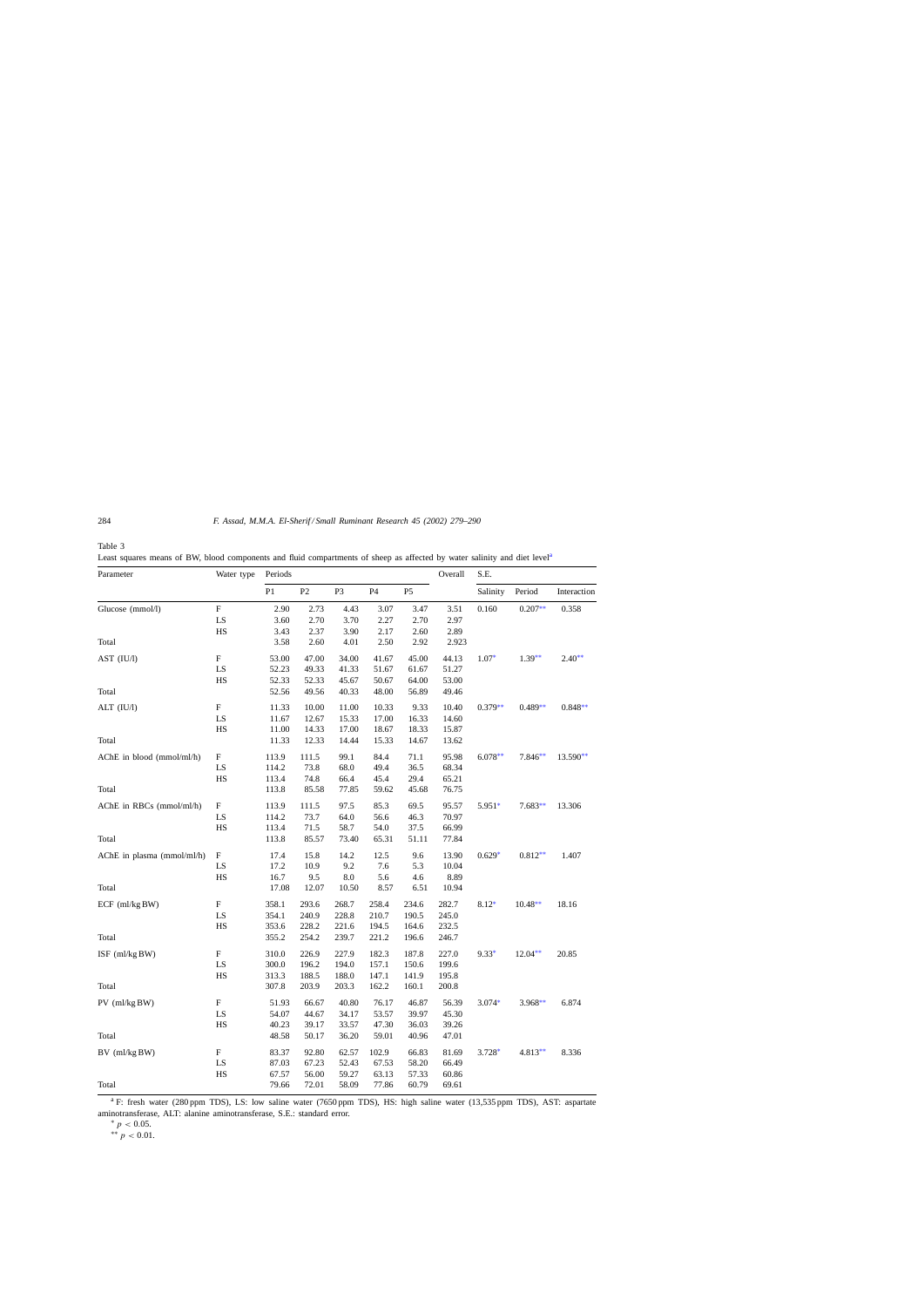<span id="page-6-0"></span>Table 4

Least squares means of BW, blood components and fluid compartments of camels as affected by water salinity and diet level<sup>a</sup>

| P <sub>1</sub><br>P2<br>P <sub>5</sub><br>P <sub>3</sub><br>P <sub>4</sub><br>Salinity<br>Period<br>Interaction<br>$\boldsymbol{\mathrm{F}}$<br>6.33<br>6.27<br>5.07<br>0.144<br>$0.186**$<br>0.322<br>6.86<br>4.27<br>5.75<br>5.59<br>LS<br>5.67<br>6.43<br>6.60<br>5.23<br>4.00<br>HS<br>6.33<br>6.27<br>5.10<br>5.59<br>6.43<br>3.83<br>6.11<br>6.32<br>6.62<br>5.13<br>4.03<br>5.643<br>F<br>49.67<br>49.33<br>34.67<br>29.33<br>39.33<br>1.808*<br>$2.334**$<br>4.043<br>33.67<br>LS<br>54.33<br>39.00<br>46.67<br>51.67<br>36.67<br>45.67<br>HS<br>49.33<br>53.33<br>41.33<br>49.33<br>41.67<br>47.00<br>50.22<br>52.33<br>38.33<br>35.89<br>43.22<br>44.00<br>F<br>9.33<br>$0.454**$<br>$1.010**$<br>10.67<br>10.33<br>10.00<br>7.33<br>9.53<br>$0.586*$<br>LS<br>11.33<br>11.00<br>11.33<br>13.00<br>15.67<br>12.47<br>HS<br>11.00<br>10.67<br>12.67<br>17.00<br>13.00<br>13.67<br>11.00<br>10.33<br>11.44<br>12.22<br>13.33<br>11.67<br>F<br>87.2<br>87.2<br>AChE in blood (mmol/ml/h)<br>86.8<br>84.0<br>67.4<br>82.52<br>3.56<br>$4.60**$<br>7.96<br>95.2<br>LS<br>87.7<br>91.3<br>79.5<br>61.6<br>83.06<br>HS<br>87.6<br>90.8<br>88.2<br>77.1<br>61.3<br>81.02<br>87.51<br>91.07<br>88.79<br>80.21<br>63.42<br>82.19<br>F<br>92.3<br>14.56*<br>118.5<br>129.0<br>128.9<br>113.8<br>116.5<br>11.28<br>25.22<br>LS<br>118.5<br>92.2<br>71.8<br>107.9<br>131.5<br>125.3<br>$_{\rm HS}$<br>122.6<br>70.2<br>58.4<br>131.8<br>122.4<br>101.1<br>108.5<br>119.9<br>130.8<br>125.5<br>92.09<br>74.14<br>$\Delta$ ChE in plasma (mmol/ml/h)<br>$_{\rm F}$<br>13.63<br>14.87<br>14.50<br>15.57<br>13.07<br>14.33<br>0.950<br>$1.227**$<br>2.125<br>LS<br>14.97<br>16.70<br>15.63<br>14.07<br>8.33<br>13.94<br>HS<br>16.20<br>15.73<br>14.13<br>6.47<br>15.60<br>13.63<br>14.73<br>15.92<br>15.29<br>14.59<br>9.29<br>13.97<br>$ECF$ (ml/kg BW)<br>F<br>398.7<br>372.7<br>379.7<br>347.1<br>364.4<br>23.85<br>$30.79*$<br>53.34<br>323.7<br>LS<br>400.3<br>371.0<br>365.7<br>299.7<br>289.1<br>345.2<br>HS<br>400.7<br>371.1<br>364.6<br>321.3<br>228.0<br>337.1<br>399.9<br>371.6<br>370.0<br>322.7<br>280.3<br>348.9<br>F<br>353.3<br>324.3<br>304.4<br>323.8<br>ISF $(ml/kg BW)$<br>332.9<br>301.2<br>24.62<br>$31.79*$<br>55.06<br>290.8<br>322.8<br>LS<br>400.3<br>328.5<br>330.1<br>264.5<br>HS<br>335.9<br>198.1<br>310.4<br>400.7<br>335.5<br>282.0<br>384.8<br>332.4<br>330.0<br>292.4<br>318.8<br>254.6<br>PV (ml/kg BW)<br>F<br>45.2<br>39.8<br>38.8<br>42.7<br>22.5<br>37.79<br>1.91<br>$2.46**$<br>4.27<br>LS<br>35.1<br>42.5<br>35.6<br>42.3<br>24.6<br>36.02<br>HS<br>35.5<br>34.5<br>29.1<br>39.3<br>29.9<br>33.67<br>38.61<br>38.96<br>34.49<br>41.42<br>25.7<br>35.83<br>F<br>64.3<br>$BV$ (ml/kg $BW$ )<br>59.7<br>57.3<br>61.4<br>32.5<br>55.05<br>2.60<br>$3.35**$<br>5.80<br>LS<br>50.4<br>54.9<br>58.2<br>34.2<br>64.0<br>52.33<br>HS<br>52.5<br>55.1<br>47.4<br>58.8<br>47.4<br>52.25 | Parameter                  | Water type | Periods |       |       |       |       | Overall | S.E. |  |  |
|-----------------------------------------------------------------------------------------------------------------------------------------------------------------------------------------------------------------------------------------------------------------------------------------------------------------------------------------------------------------------------------------------------------------------------------------------------------------------------------------------------------------------------------------------------------------------------------------------------------------------------------------------------------------------------------------------------------------------------------------------------------------------------------------------------------------------------------------------------------------------------------------------------------------------------------------------------------------------------------------------------------------------------------------------------------------------------------------------------------------------------------------------------------------------------------------------------------------------------------------------------------------------------------------------------------------------------------------------------------------------------------------------------------------------------------------------------------------------------------------------------------------------------------------------------------------------------------------------------------------------------------------------------------------------------------------------------------------------------------------------------------------------------------------------------------------------------------------------------------------------------------------------------------------------------------------------------------------------------------------------------------------------------------------------------------------------------------------------------------------------------------------------------------------------------------------------------------------------------------------------------------------------------------------------------------------------------------------------------------------------------------------------------------------------------------------------------------------------------------------------------------------------------------------------------------------------------------------------------------------------------------------------------------------------------------------------------------------------------------------------------------------------------------------------------------------------------------------------------------------------------------------------------------------|----------------------------|------------|---------|-------|-------|-------|-------|---------|------|--|--|
|                                                                                                                                                                                                                                                                                                                                                                                                                                                                                                                                                                                                                                                                                                                                                                                                                                                                                                                                                                                                                                                                                                                                                                                                                                                                                                                                                                                                                                                                                                                                                                                                                                                                                                                                                                                                                                                                                                                                                                                                                                                                                                                                                                                                                                                                                                                                                                                                                                                                                                                                                                                                                                                                                                                                                                                                                                                                                                                 |                            |            |         |       |       |       |       |         |      |  |  |
|                                                                                                                                                                                                                                                                                                                                                                                                                                                                                                                                                                                                                                                                                                                                                                                                                                                                                                                                                                                                                                                                                                                                                                                                                                                                                                                                                                                                                                                                                                                                                                                                                                                                                                                                                                                                                                                                                                                                                                                                                                                                                                                                                                                                                                                                                                                                                                                                                                                                                                                                                                                                                                                                                                                                                                                                                                                                                                                 | Glucose (mmol/l)           |            |         |       |       |       |       |         |      |  |  |
|                                                                                                                                                                                                                                                                                                                                                                                                                                                                                                                                                                                                                                                                                                                                                                                                                                                                                                                                                                                                                                                                                                                                                                                                                                                                                                                                                                                                                                                                                                                                                                                                                                                                                                                                                                                                                                                                                                                                                                                                                                                                                                                                                                                                                                                                                                                                                                                                                                                                                                                                                                                                                                                                                                                                                                                                                                                                                                                 |                            |            |         |       |       |       |       |         |      |  |  |
|                                                                                                                                                                                                                                                                                                                                                                                                                                                                                                                                                                                                                                                                                                                                                                                                                                                                                                                                                                                                                                                                                                                                                                                                                                                                                                                                                                                                                                                                                                                                                                                                                                                                                                                                                                                                                                                                                                                                                                                                                                                                                                                                                                                                                                                                                                                                                                                                                                                                                                                                                                                                                                                                                                                                                                                                                                                                                                                 |                            |            |         |       |       |       |       |         |      |  |  |
|                                                                                                                                                                                                                                                                                                                                                                                                                                                                                                                                                                                                                                                                                                                                                                                                                                                                                                                                                                                                                                                                                                                                                                                                                                                                                                                                                                                                                                                                                                                                                                                                                                                                                                                                                                                                                                                                                                                                                                                                                                                                                                                                                                                                                                                                                                                                                                                                                                                                                                                                                                                                                                                                                                                                                                                                                                                                                                                 | Total                      |            |         |       |       |       |       |         |      |  |  |
|                                                                                                                                                                                                                                                                                                                                                                                                                                                                                                                                                                                                                                                                                                                                                                                                                                                                                                                                                                                                                                                                                                                                                                                                                                                                                                                                                                                                                                                                                                                                                                                                                                                                                                                                                                                                                                                                                                                                                                                                                                                                                                                                                                                                                                                                                                                                                                                                                                                                                                                                                                                                                                                                                                                                                                                                                                                                                                                 | AST (IU/l)                 |            |         |       |       |       |       |         |      |  |  |
|                                                                                                                                                                                                                                                                                                                                                                                                                                                                                                                                                                                                                                                                                                                                                                                                                                                                                                                                                                                                                                                                                                                                                                                                                                                                                                                                                                                                                                                                                                                                                                                                                                                                                                                                                                                                                                                                                                                                                                                                                                                                                                                                                                                                                                                                                                                                                                                                                                                                                                                                                                                                                                                                                                                                                                                                                                                                                                                 |                            |            |         |       |       |       |       |         |      |  |  |
|                                                                                                                                                                                                                                                                                                                                                                                                                                                                                                                                                                                                                                                                                                                                                                                                                                                                                                                                                                                                                                                                                                                                                                                                                                                                                                                                                                                                                                                                                                                                                                                                                                                                                                                                                                                                                                                                                                                                                                                                                                                                                                                                                                                                                                                                                                                                                                                                                                                                                                                                                                                                                                                                                                                                                                                                                                                                                                                 |                            |            |         |       |       |       |       |         |      |  |  |
|                                                                                                                                                                                                                                                                                                                                                                                                                                                                                                                                                                                                                                                                                                                                                                                                                                                                                                                                                                                                                                                                                                                                                                                                                                                                                                                                                                                                                                                                                                                                                                                                                                                                                                                                                                                                                                                                                                                                                                                                                                                                                                                                                                                                                                                                                                                                                                                                                                                                                                                                                                                                                                                                                                                                                                                                                                                                                                                 | Total                      |            |         |       |       |       |       |         |      |  |  |
|                                                                                                                                                                                                                                                                                                                                                                                                                                                                                                                                                                                                                                                                                                                                                                                                                                                                                                                                                                                                                                                                                                                                                                                                                                                                                                                                                                                                                                                                                                                                                                                                                                                                                                                                                                                                                                                                                                                                                                                                                                                                                                                                                                                                                                                                                                                                                                                                                                                                                                                                                                                                                                                                                                                                                                                                                                                                                                                 | ALT (IU/l)                 |            |         |       |       |       |       |         |      |  |  |
|                                                                                                                                                                                                                                                                                                                                                                                                                                                                                                                                                                                                                                                                                                                                                                                                                                                                                                                                                                                                                                                                                                                                                                                                                                                                                                                                                                                                                                                                                                                                                                                                                                                                                                                                                                                                                                                                                                                                                                                                                                                                                                                                                                                                                                                                                                                                                                                                                                                                                                                                                                                                                                                                                                                                                                                                                                                                                                                 |                            |            |         |       |       |       |       |         |      |  |  |
|                                                                                                                                                                                                                                                                                                                                                                                                                                                                                                                                                                                                                                                                                                                                                                                                                                                                                                                                                                                                                                                                                                                                                                                                                                                                                                                                                                                                                                                                                                                                                                                                                                                                                                                                                                                                                                                                                                                                                                                                                                                                                                                                                                                                                                                                                                                                                                                                                                                                                                                                                                                                                                                                                                                                                                                                                                                                                                                 |                            |            |         |       |       |       |       |         |      |  |  |
|                                                                                                                                                                                                                                                                                                                                                                                                                                                                                                                                                                                                                                                                                                                                                                                                                                                                                                                                                                                                                                                                                                                                                                                                                                                                                                                                                                                                                                                                                                                                                                                                                                                                                                                                                                                                                                                                                                                                                                                                                                                                                                                                                                                                                                                                                                                                                                                                                                                                                                                                                                                                                                                                                                                                                                                                                                                                                                                 | Total                      |            |         |       |       |       |       |         |      |  |  |
|                                                                                                                                                                                                                                                                                                                                                                                                                                                                                                                                                                                                                                                                                                                                                                                                                                                                                                                                                                                                                                                                                                                                                                                                                                                                                                                                                                                                                                                                                                                                                                                                                                                                                                                                                                                                                                                                                                                                                                                                                                                                                                                                                                                                                                                                                                                                                                                                                                                                                                                                                                                                                                                                                                                                                                                                                                                                                                                 |                            |            |         |       |       |       |       |         |      |  |  |
|                                                                                                                                                                                                                                                                                                                                                                                                                                                                                                                                                                                                                                                                                                                                                                                                                                                                                                                                                                                                                                                                                                                                                                                                                                                                                                                                                                                                                                                                                                                                                                                                                                                                                                                                                                                                                                                                                                                                                                                                                                                                                                                                                                                                                                                                                                                                                                                                                                                                                                                                                                                                                                                                                                                                                                                                                                                                                                                 |                            |            |         |       |       |       |       |         |      |  |  |
|                                                                                                                                                                                                                                                                                                                                                                                                                                                                                                                                                                                                                                                                                                                                                                                                                                                                                                                                                                                                                                                                                                                                                                                                                                                                                                                                                                                                                                                                                                                                                                                                                                                                                                                                                                                                                                                                                                                                                                                                                                                                                                                                                                                                                                                                                                                                                                                                                                                                                                                                                                                                                                                                                                                                                                                                                                                                                                                 |                            |            |         |       |       |       |       |         |      |  |  |
|                                                                                                                                                                                                                                                                                                                                                                                                                                                                                                                                                                                                                                                                                                                                                                                                                                                                                                                                                                                                                                                                                                                                                                                                                                                                                                                                                                                                                                                                                                                                                                                                                                                                                                                                                                                                                                                                                                                                                                                                                                                                                                                                                                                                                                                                                                                                                                                                                                                                                                                                                                                                                                                                                                                                                                                                                                                                                                                 | Total                      |            |         |       |       |       |       |         |      |  |  |
|                                                                                                                                                                                                                                                                                                                                                                                                                                                                                                                                                                                                                                                                                                                                                                                                                                                                                                                                                                                                                                                                                                                                                                                                                                                                                                                                                                                                                                                                                                                                                                                                                                                                                                                                                                                                                                                                                                                                                                                                                                                                                                                                                                                                                                                                                                                                                                                                                                                                                                                                                                                                                                                                                                                                                                                                                                                                                                                 | $AChE$ in RBCs (mmol/ml/h) |            |         |       |       |       |       |         |      |  |  |
|                                                                                                                                                                                                                                                                                                                                                                                                                                                                                                                                                                                                                                                                                                                                                                                                                                                                                                                                                                                                                                                                                                                                                                                                                                                                                                                                                                                                                                                                                                                                                                                                                                                                                                                                                                                                                                                                                                                                                                                                                                                                                                                                                                                                                                                                                                                                                                                                                                                                                                                                                                                                                                                                                                                                                                                                                                                                                                                 |                            |            |         |       |       |       |       |         |      |  |  |
|                                                                                                                                                                                                                                                                                                                                                                                                                                                                                                                                                                                                                                                                                                                                                                                                                                                                                                                                                                                                                                                                                                                                                                                                                                                                                                                                                                                                                                                                                                                                                                                                                                                                                                                                                                                                                                                                                                                                                                                                                                                                                                                                                                                                                                                                                                                                                                                                                                                                                                                                                                                                                                                                                                                                                                                                                                                                                                                 |                            |            |         |       |       |       |       |         |      |  |  |
|                                                                                                                                                                                                                                                                                                                                                                                                                                                                                                                                                                                                                                                                                                                                                                                                                                                                                                                                                                                                                                                                                                                                                                                                                                                                                                                                                                                                                                                                                                                                                                                                                                                                                                                                                                                                                                                                                                                                                                                                                                                                                                                                                                                                                                                                                                                                                                                                                                                                                                                                                                                                                                                                                                                                                                                                                                                                                                                 | Total                      |            |         |       |       |       |       |         |      |  |  |
|                                                                                                                                                                                                                                                                                                                                                                                                                                                                                                                                                                                                                                                                                                                                                                                                                                                                                                                                                                                                                                                                                                                                                                                                                                                                                                                                                                                                                                                                                                                                                                                                                                                                                                                                                                                                                                                                                                                                                                                                                                                                                                                                                                                                                                                                                                                                                                                                                                                                                                                                                                                                                                                                                                                                                                                                                                                                                                                 |                            |            |         |       |       |       |       |         |      |  |  |
|                                                                                                                                                                                                                                                                                                                                                                                                                                                                                                                                                                                                                                                                                                                                                                                                                                                                                                                                                                                                                                                                                                                                                                                                                                                                                                                                                                                                                                                                                                                                                                                                                                                                                                                                                                                                                                                                                                                                                                                                                                                                                                                                                                                                                                                                                                                                                                                                                                                                                                                                                                                                                                                                                                                                                                                                                                                                                                                 |                            |            |         |       |       |       |       |         |      |  |  |
|                                                                                                                                                                                                                                                                                                                                                                                                                                                                                                                                                                                                                                                                                                                                                                                                                                                                                                                                                                                                                                                                                                                                                                                                                                                                                                                                                                                                                                                                                                                                                                                                                                                                                                                                                                                                                                                                                                                                                                                                                                                                                                                                                                                                                                                                                                                                                                                                                                                                                                                                                                                                                                                                                                                                                                                                                                                                                                                 |                            |            |         |       |       |       |       |         |      |  |  |
|                                                                                                                                                                                                                                                                                                                                                                                                                                                                                                                                                                                                                                                                                                                                                                                                                                                                                                                                                                                                                                                                                                                                                                                                                                                                                                                                                                                                                                                                                                                                                                                                                                                                                                                                                                                                                                                                                                                                                                                                                                                                                                                                                                                                                                                                                                                                                                                                                                                                                                                                                                                                                                                                                                                                                                                                                                                                                                                 | Total                      |            |         |       |       |       |       |         |      |  |  |
|                                                                                                                                                                                                                                                                                                                                                                                                                                                                                                                                                                                                                                                                                                                                                                                                                                                                                                                                                                                                                                                                                                                                                                                                                                                                                                                                                                                                                                                                                                                                                                                                                                                                                                                                                                                                                                                                                                                                                                                                                                                                                                                                                                                                                                                                                                                                                                                                                                                                                                                                                                                                                                                                                                                                                                                                                                                                                                                 |                            |            |         |       |       |       |       |         |      |  |  |
|                                                                                                                                                                                                                                                                                                                                                                                                                                                                                                                                                                                                                                                                                                                                                                                                                                                                                                                                                                                                                                                                                                                                                                                                                                                                                                                                                                                                                                                                                                                                                                                                                                                                                                                                                                                                                                                                                                                                                                                                                                                                                                                                                                                                                                                                                                                                                                                                                                                                                                                                                                                                                                                                                                                                                                                                                                                                                                                 |                            |            |         |       |       |       |       |         |      |  |  |
|                                                                                                                                                                                                                                                                                                                                                                                                                                                                                                                                                                                                                                                                                                                                                                                                                                                                                                                                                                                                                                                                                                                                                                                                                                                                                                                                                                                                                                                                                                                                                                                                                                                                                                                                                                                                                                                                                                                                                                                                                                                                                                                                                                                                                                                                                                                                                                                                                                                                                                                                                                                                                                                                                                                                                                                                                                                                                                                 |                            |            |         |       |       |       |       |         |      |  |  |
|                                                                                                                                                                                                                                                                                                                                                                                                                                                                                                                                                                                                                                                                                                                                                                                                                                                                                                                                                                                                                                                                                                                                                                                                                                                                                                                                                                                                                                                                                                                                                                                                                                                                                                                                                                                                                                                                                                                                                                                                                                                                                                                                                                                                                                                                                                                                                                                                                                                                                                                                                                                                                                                                                                                                                                                                                                                                                                                 | Total                      |            |         |       |       |       |       |         |      |  |  |
|                                                                                                                                                                                                                                                                                                                                                                                                                                                                                                                                                                                                                                                                                                                                                                                                                                                                                                                                                                                                                                                                                                                                                                                                                                                                                                                                                                                                                                                                                                                                                                                                                                                                                                                                                                                                                                                                                                                                                                                                                                                                                                                                                                                                                                                                                                                                                                                                                                                                                                                                                                                                                                                                                                                                                                                                                                                                                                                 |                            |            |         |       |       |       |       |         |      |  |  |
|                                                                                                                                                                                                                                                                                                                                                                                                                                                                                                                                                                                                                                                                                                                                                                                                                                                                                                                                                                                                                                                                                                                                                                                                                                                                                                                                                                                                                                                                                                                                                                                                                                                                                                                                                                                                                                                                                                                                                                                                                                                                                                                                                                                                                                                                                                                                                                                                                                                                                                                                                                                                                                                                                                                                                                                                                                                                                                                 |                            |            |         |       |       |       |       |         |      |  |  |
|                                                                                                                                                                                                                                                                                                                                                                                                                                                                                                                                                                                                                                                                                                                                                                                                                                                                                                                                                                                                                                                                                                                                                                                                                                                                                                                                                                                                                                                                                                                                                                                                                                                                                                                                                                                                                                                                                                                                                                                                                                                                                                                                                                                                                                                                                                                                                                                                                                                                                                                                                                                                                                                                                                                                                                                                                                                                                                                 |                            |            |         |       |       |       |       |         |      |  |  |
|                                                                                                                                                                                                                                                                                                                                                                                                                                                                                                                                                                                                                                                                                                                                                                                                                                                                                                                                                                                                                                                                                                                                                                                                                                                                                                                                                                                                                                                                                                                                                                                                                                                                                                                                                                                                                                                                                                                                                                                                                                                                                                                                                                                                                                                                                                                                                                                                                                                                                                                                                                                                                                                                                                                                                                                                                                                                                                                 | Total                      |            |         |       |       |       |       |         |      |  |  |
|                                                                                                                                                                                                                                                                                                                                                                                                                                                                                                                                                                                                                                                                                                                                                                                                                                                                                                                                                                                                                                                                                                                                                                                                                                                                                                                                                                                                                                                                                                                                                                                                                                                                                                                                                                                                                                                                                                                                                                                                                                                                                                                                                                                                                                                                                                                                                                                                                                                                                                                                                                                                                                                                                                                                                                                                                                                                                                                 |                            |            |         |       |       |       |       |         |      |  |  |
|                                                                                                                                                                                                                                                                                                                                                                                                                                                                                                                                                                                                                                                                                                                                                                                                                                                                                                                                                                                                                                                                                                                                                                                                                                                                                                                                                                                                                                                                                                                                                                                                                                                                                                                                                                                                                                                                                                                                                                                                                                                                                                                                                                                                                                                                                                                                                                                                                                                                                                                                                                                                                                                                                                                                                                                                                                                                                                                 |                            |            |         |       |       |       |       |         |      |  |  |
|                                                                                                                                                                                                                                                                                                                                                                                                                                                                                                                                                                                                                                                                                                                                                                                                                                                                                                                                                                                                                                                                                                                                                                                                                                                                                                                                                                                                                                                                                                                                                                                                                                                                                                                                                                                                                                                                                                                                                                                                                                                                                                                                                                                                                                                                                                                                                                                                                                                                                                                                                                                                                                                                                                                                                                                                                                                                                                                 |                            |            |         |       |       |       |       |         |      |  |  |
|                                                                                                                                                                                                                                                                                                                                                                                                                                                                                                                                                                                                                                                                                                                                                                                                                                                                                                                                                                                                                                                                                                                                                                                                                                                                                                                                                                                                                                                                                                                                                                                                                                                                                                                                                                                                                                                                                                                                                                                                                                                                                                                                                                                                                                                                                                                                                                                                                                                                                                                                                                                                                                                                                                                                                                                                                                                                                                                 | Total                      |            |         |       |       |       |       |         |      |  |  |
|                                                                                                                                                                                                                                                                                                                                                                                                                                                                                                                                                                                                                                                                                                                                                                                                                                                                                                                                                                                                                                                                                                                                                                                                                                                                                                                                                                                                                                                                                                                                                                                                                                                                                                                                                                                                                                                                                                                                                                                                                                                                                                                                                                                                                                                                                                                                                                                                                                                                                                                                                                                                                                                                                                                                                                                                                                                                                                                 |                            |            |         |       |       |       |       |         |      |  |  |
|                                                                                                                                                                                                                                                                                                                                                                                                                                                                                                                                                                                                                                                                                                                                                                                                                                                                                                                                                                                                                                                                                                                                                                                                                                                                                                                                                                                                                                                                                                                                                                                                                                                                                                                                                                                                                                                                                                                                                                                                                                                                                                                                                                                                                                                                                                                                                                                                                                                                                                                                                                                                                                                                                                                                                                                                                                                                                                                 |                            |            |         |       |       |       |       |         |      |  |  |
|                                                                                                                                                                                                                                                                                                                                                                                                                                                                                                                                                                                                                                                                                                                                                                                                                                                                                                                                                                                                                                                                                                                                                                                                                                                                                                                                                                                                                                                                                                                                                                                                                                                                                                                                                                                                                                                                                                                                                                                                                                                                                                                                                                                                                                                                                                                                                                                                                                                                                                                                                                                                                                                                                                                                                                                                                                                                                                                 |                            |            |         |       |       |       |       |         |      |  |  |
|                                                                                                                                                                                                                                                                                                                                                                                                                                                                                                                                                                                                                                                                                                                                                                                                                                                                                                                                                                                                                                                                                                                                                                                                                                                                                                                                                                                                                                                                                                                                                                                                                                                                                                                                                                                                                                                                                                                                                                                                                                                                                                                                                                                                                                                                                                                                                                                                                                                                                                                                                                                                                                                                                                                                                                                                                                                                                                                 | Total                      |            | 55.73   | 59.60 | 53.22 | 59.47 | 38.02 | 53.21   |      |  |  |

<sup>a</sup> F: fresh water (280 ppm TDS), LS: low saline water (7650 ppm TDS), HS: high saline water (13,535 ppm TDS), AST: aspartate aminotransferase, ALT: alanine aminotransferase, S.E.: standard error.

\*  $p < 0.05$ .

∗∗ p < 0.01.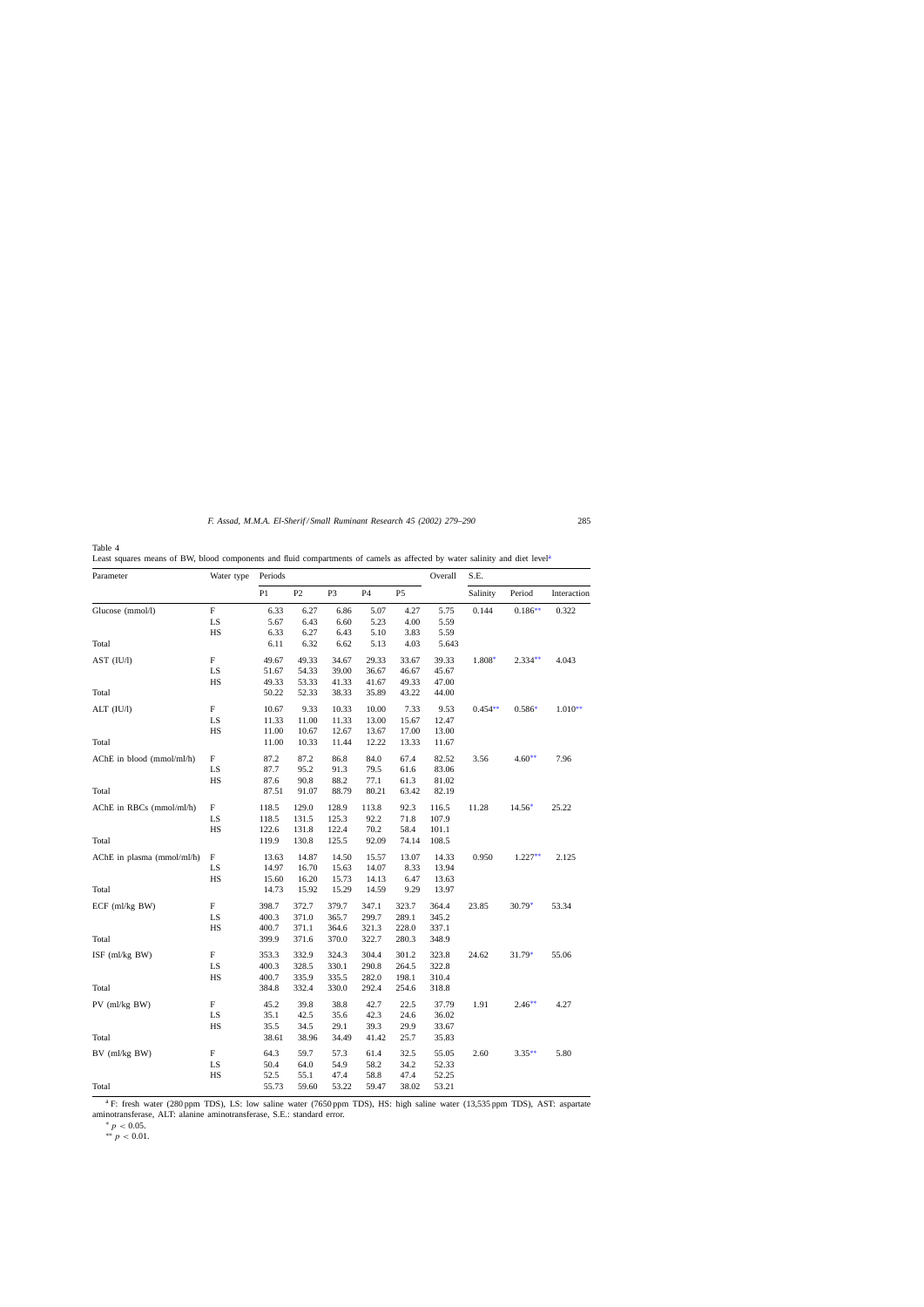the P5 period, the F group showed a normal value (45.0 IU/l) while the other two saline treatment groups recorded their highest averages (61.67 and 64.0 IU/l for LS and HS, respectively). These different trends of the treatment groups within the P5 period made the interaction period  $\times$  salinity significant. Feed intake during this period was low in both energy (81% of TDN requirement) and protein (71% of DCP requirement). Similar trend was found during the P4 period when feed intake was 105% of TDN and 71% of DCP requirements. It seemed that saline load affected AST release in the blood of sheep under low protein intake. However, during the P1 period there was a tendency for all saline treatment groups to increase the AST level to reach a mean of 52.56 IU/l as compared to the known normal level in the range 48–50 IU/l. This may indicate an effect on liver function due to increased intake of both energy (116% of TDN requirement) and protein (142% of DCP requirement).

ALT or GPT in sheep was significantly ( $p < 0.01$ ) affected by all sources of variance in this experiment [\(Table 3\)](#page-5-0). The mean ALT concentration was 13.62 IU/l. On average the level of ALT increased with increasing salinity of the drinking water (10.40, 14.60 and 15.87 IU/l for F, LS and HS groups, respectively). Values of the fresh water group (control) along the experimental period ranged between 9.33 and 11.33 IU/l. The low salinity group (LS) recorded high values of ALT (15.33 to 17.0 IU/l) from the P3 to P5 period, while the HS group showed high values (14.33 to 18.67 IU/l) for a longer period of time (P2–P5). The highest means for ALT were during the P3, P4 and P5 periods (14.44, 15.33 and 14.67 IU/l, respectively) when TDN intake was 105–86% and DCP intake was 95–71% of maintenance. It can be concluded that ALT was released more, indicating liver hyperfunction in sheep due to the increase in salinity of drinking water, especially at a decreased nutrient intake. In addition, glucose level decreased with saline administration. This indicated the incidence of energy expenditure by sheep for coping with saline load, which exerted a stress on the liver function. Other stress such as high environmental temperature was found to increase the level of both enzymes in sheep by inducing an increase in gluconeogenesis, stimulated by higher secretion of the glucocorticoids ([Boyd and Ford, 1967; Madian, 1989; Badawy,](#page-10-0) [1999\).](#page-10-0) High saline concentration and feed shortage were found by [Assad et al. \(1997b](#page-10-0)) to increase adrenocorticotrophic hormones index in both sheep and camels.

The level of AST recorded in camels was generally lower than in sheep. The changes of AST concentration in camels was significantly ( $p < 0.01$ ) affected by salinity and the period ([Table 4\).](#page-6-0) The fresh water group exhibited normal values (34.67, 29.33 and 33.67 IU/l) during the P3, P4 and P5 periods, respectively. Throughout these periods protein intake was low (78, 72 and 56% of maintenance, respectively), which indicated that low protein intake did not affect liver function in camels in contrast to what happened in sheep. All groups exhibited normal values of AST during the P3 and P4 periods, which had the lowest values (38.33 and 35.89 IU/l, respectively). Intake during these two periods was 97 and 104% of TDN and 78 and 72% of DCP maintenance requirements, respectively. The highest values of AST were recorded during the P1 and P2 periods (50.22 and 52.33 IU/l, respectively). Protein intake during these two periods was 124 and 125%, while TDN intake was 117 and 108% of maintenance requirements, respectively ([Table 1\).](#page-2-0) High energy and protein intake seemed to exert a load on liver function of camels. During all periods, saline treated groups had higher values than the control. High saline concentration (13,535 ppm DS) affected liver function under low nutrient intake, as the HS group recorded high AST value (49.33 IU/l) during the P5 period when intake was 92% of TDN and 56% of DCP requirements. [Metwally \(2001\)](#page-10-0) found an increase in the AST level in camels due to drinking saline water (14,540 ppm TDS) from 49.3 in group drinking fresh water to 55.3 IU/l in group drinking saline water during summer. He found the corresponding AST values in winter were 50.0 and 54.9 IU/l, respectively.

ALT levels in camels were significantly affected by salinity ( $p < 0.01$ ), period ( $p < 0.05$ ) and the interaction between salinity and period ( $p < 0.05$ ). The mean concentration of this enzyme in camels was 11.67 IU/l. The mean for both the P4 (12.22 IU/l) and the P5 (13.33 IU/l) periods were highest throughout the experimental period. The fresh water group or control showed normal levels (7.33–10.00 IU/l) throughout these two periods, while saline treatment groups had higher values (13.0–16.67 IU/l for the LS group and 13.67–17.0 IU/l for the HS group). This trend made the significant ( $p < 0.01$ ) interaction and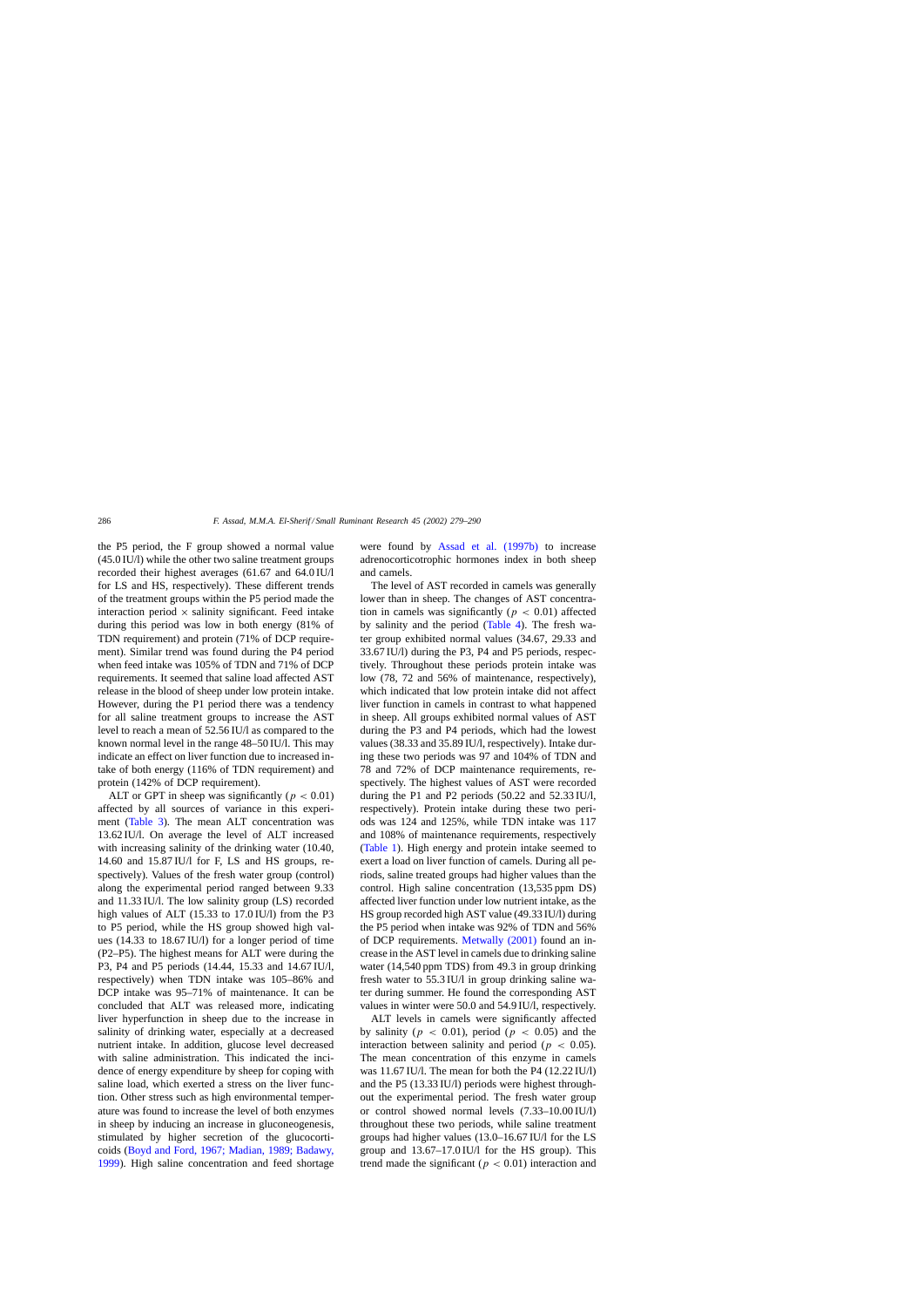indicated that this enzyme was affected by saline load under low feed intake. High nutrient intake did not affect this enzyme. [Metwally \(2001\)](#page-10-0) found an increase in the ALT level in camels due to drinking saline water (14,540 ppm TDS) from 15.9 in group drinking fresh water to 17.8 IU/l in group drinking saline water during summer. He found the corresponding ALT values in winter were 14.9 and 16.3 IU/l, respectively.

# *3.4. Acetylcholine esterase enzyme (AChE)*

In sheep, salinity and period significantly affected the activity of this enzyme in the three respective sites, blood, RBCs and plasma [\(Table 3\).](#page-5-0) During the P1 period, when intake was 116% of TDN and 142% of DCP requirements, all groups showed the maximum enzyme activity in blood, RBCs and plasma, without any differences due to saline treatment. From the P2 period, decreasing nutrient intake led to progressive depression in the overall mean activity of AChE reaching 40% in blood, 45% in RBCs and 38% in plasma at the P5 period as compared to its activity during the P1 period. Reducing protein intake might inversely affect the enzyme synthesized. [Bell](#page-10-0) [et al. \(1961\)](#page-10-0) stated that lack of thiamin disturbs properties of the nerve fibers. Protein deficiency might cause a blockage to the system acetylcholine, choline acetylase and acetylcholine esterase in cholinergic nerve fibers.

The effect of saline treatment on AChE started at the P2 period (after 80 days of the start) with a similar inhibition in both salinity levels. During this period, activity of AChE of HS group in blood and RBCs decreased from its basal level in the control group to about 67% and 64%, respectively. Plasma AChE (pseudo enzyme) in the HS group during the same period (P2) decreased to 60% of its level in the control group, while in the LS group that enzyme decreased to 69% only. The damage of the cells of brain, liver and muscle due to salt poisoning would lead to decrease of pseudo enzyme in serum according to the results of [Ganong \(1977\)](#page-10-0) and [Moursi et al. \(1979\). T](#page-10-0)he high increase of the AST level in the HS group during the P2 period (52.33 IU/l) might reflect a change in liver cells of the experimental ewes due to salt intake resulting in the reduction in pseudo AChE level in plasma as it is manufactured in the liver cells. With longer periods the effect of saline treatment was augmented. During the

P5 period (after 200 days of the start of the treatment), activity of AChE was depressed due to LS treatment to 51, 67 and 55% of its original activity (control group), in blood, RBCs and plasma, respectively. The corresponding inhibited percents due to HS level were 41, 54 and 48%. These results indicated an inverse correlation between salt concentration and the activity of AChE enzyme. This is in agreement with [Assad and](#page-10-0) Bayoumi (1991) who found that AChE enzyme activity in adult rams was reduced by increasing salt intake via the water to 73.4, 71.1 and 57.6% in blood, RBCs and plasma, respectively. The inhibition of true AChE enzyme activity due to saline treatment could be interpreted on the base of osmotic fragility of RBCs. [Georgiev \(1968\)](#page-10-0) reported a reduced haematocrit, reduced capillary resistance, and increased osmotic fragility of RBCs of rats, rabbits and hens given NaCl. Moreover, the enzyme choline–cholinesterase system in nervous tissues was stated to be affected by the presence of magnesium and calcium ([Bell et al., 1961\). E](#page-10-0)xcess magnesium reduces the release of acetylcholine at motor nerve endings. In the present study, diluted seawater was rich in magnesium as shown previously.

In camels, the inhibition in AChE enzyme occurred at later stages as compared to sheep. The mean AChE activity in blood and RBCs decreased during the P4 and P5 periods, while that in plasma decreased only at the P5 period. Decreased nutrient intake had lower effect on the activity of AChE in camels as compared to sheep.

The decrease recorded during the P4 and P5 periods was mainly due to the lower values in both the LS and HS groups ([Table 4\).](#page-6-0) The effect of saline on the activity of AChE enzyme in camels started at a later stage, compared to its effect on sheep. The activity of AChE in the blood of the LS group decreased during the P4 and P5 periods to 95 and 91% of the values recorded in the control group. The corresponding concentration decrease in the HS group was 92 and 91%, respectively. Concerning AChE concentration in the RBCs during the P4 and P5 periods, the decrease was 81 and 78% in LS group and 62 and 63% in HS group, respectively. Plasma AChE activity was affected by salinity only during the P5 period, when it decreased to 64 and 50% in LS and HS groups, respectively. These results indicated less inhibition due to saline treatment than in sheep. Camels demonstrated a higher tolerance to saline load and feed shortages than sheep.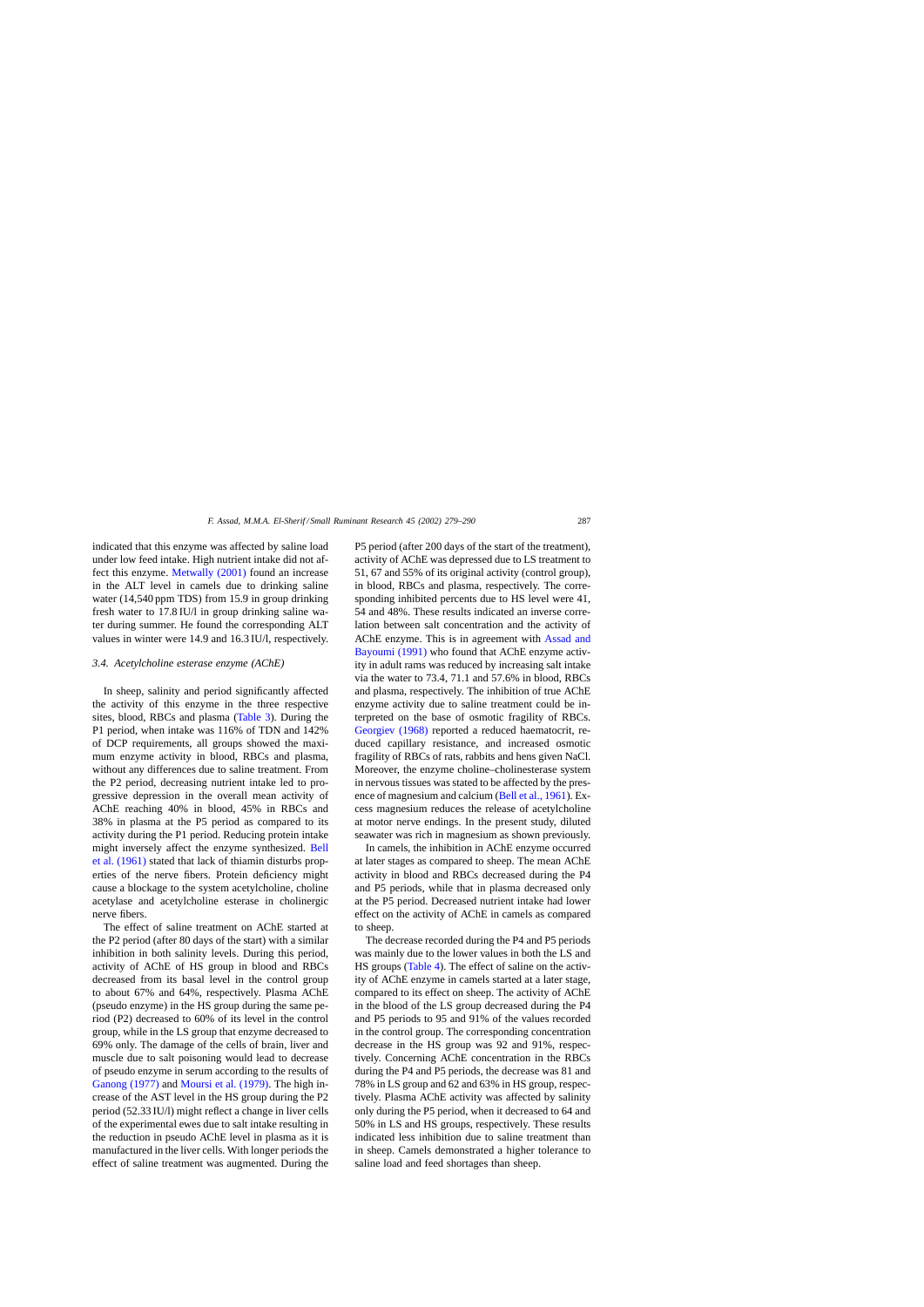# *3.5. Body fluid compartments*

In sheep, all fluid compartments were affected by both saline intake ( $p < 0.05$ ) and the level of feed intake ( $p < 0.01$ ). It should be mentioned that water intake of these animals was increased by increasing saline intake and declined by decreasing nutrient intake [\(Assad et al., 1997b\).](#page-10-0) Average water intake was 3005, 4305 and 4115 ml/100 kg BW for the F, LS and HS groups, respectively. Water intake decreased from 5478 at the P1 period to 2793 ml/100 kg BW at the P5 period ([Table 1\),](#page-2-0) due to the decrease in air temperature and low feed intake [\(Table 1\).](#page-2-0) Both ECFs and ISFs were at the highest level during the P1 period without an effect due to salinity. These two compartments started to decrease at the P2 period with an augmented decline as the period advanced and the adverse effect of saline water on ECF and ISF became clear. In contrast to the amounts of water intake these two compartments showed a decline inversely proportional to salinity concentration [\(Table 3\).](#page-5-0) Extra water intake under saline treatment seemed to be reserved in other fluid compartments. In growing rams [El-Sherif and](#page-10-0) [El-Hassanein \(1996\)](#page-10-0) recorded that by drinking diluted seawater (13,100 ppm TDS), after 5 months treatment, a large portion of the increased total body water was encountered within the ICF with a decrease in both ECF and PV. This situation may be due to the excessive excretion of sodium (Na) from ISF and retention of potassium (K) within ICF in animals drinking saline water [\(Peirce, 1962; Tomas et al., 1973; Kawash](#page-10-0)ti [et al., 1983; Ahmed et al., 1985; Khamis et al., 1989\).](#page-10-0) In the present study, the decline in ISF with time reflected either the effect of low feed and water intake, or exhaustion due to the long time of drinking saline water, or both. Restricting feed intake would reduce available energy for renal filtration, reabsorption and excretion, which complicate the water and mineral balance.

PV was lowest (36.20 ml/kg BW) at the P3 period (after 120 days of start), while the highest value (59.01 ml/kg BW) was recorded at the P4 period (after 160 days of start) without any obvious relation to feed and water intake or ambient temperature. Estimated BV had the lowest level (58.09 ml/kg BW) at the P3 period. The highest level of BV (79.66 ml/kg BW) was recorded at the P1 period, where feed intake was 116% of TDN and 142% of DCP requirements. In the same type of animals [Assad et al. \(1997b\)](#page-10-0) found a high feed intake led to an increase in blood cell content, where packed cell volume increased from 31.0 to 39.4%, resulting in an increase in BV and specific gravity. The inverse effect of salinity was observed from onset especially in the HS group. The decrease in PV and BV in sheep due to salinity was stated to result in hemoconcentration ([Assad et al.,](#page-10-0) [1994; El-Hassanein and El-Sherif, 1996\).](#page-10-0) In addition, reduction in ISF and PV values would decrease the animal's efficiency in thermoregulation under hot desert conditions. These two compartments (ISF and PV) were proved by [Kamal et al. \(1978\),](#page-10-0) [Mishra et al.](#page-10-0) [\(1983\)](#page-10-0) and [Assad et al. \(1997a\)](#page-10-0) to play an important role in coping with heat stress, by evaporation.

In camels, the time intervals affected body fluid compartments examined ([Table 4\).](#page-6-0) The means of both ECF and ISF declined as time progressed from 399.9 and 384.8 ml/kg BW during the P1 period to 280.3 and 254.6 ml/kg BW during the P5 period. Both PV and BV recorded the lowest values at P5 (25.70 and 38.02 ml/kg BW, respectively), while it fluctuated during other periods. Water intake of camels declined significantly ( $p < 0.05$ ) from 2276 ml/100 kg BW per day during the P1 period to 1565 ml/100 kg BW per day at the P5 period [\(Table 1\).](#page-2-0) This decline was due to the decrease in ambient temperature and feed intake during the P5 period. High saline treatment significantly ( $p < 0.05$ ) increased water intake from 1340 to 1912 ml/100 kg BW per day ([Assad et al.,](#page-10-0) [1997b\),](#page-10-0) without any effect on the camels' body fluid. This indicated again a better tolerance of camels to drinking saline water compared to sheep. It worth noting in this experiment that camels had higher ECF and ISF but lower PV and BV relative to BW unite as compared to sheep.

# **4. Conclusion**

In conclusion, the results of this study indicate that camels are more tolerant than sheep to effects of both saline load and nutrient shortage. Feed shortage led to a final decrease in live BW of camels amounted to 1.9% only compared to 8.4% for sheep. In addition saline load did not affect blood glucose and ECF levels of camels. Camels protected themselves from salt stress by lowering the amount of water intake per unit of body size as compared to sheep. In addition,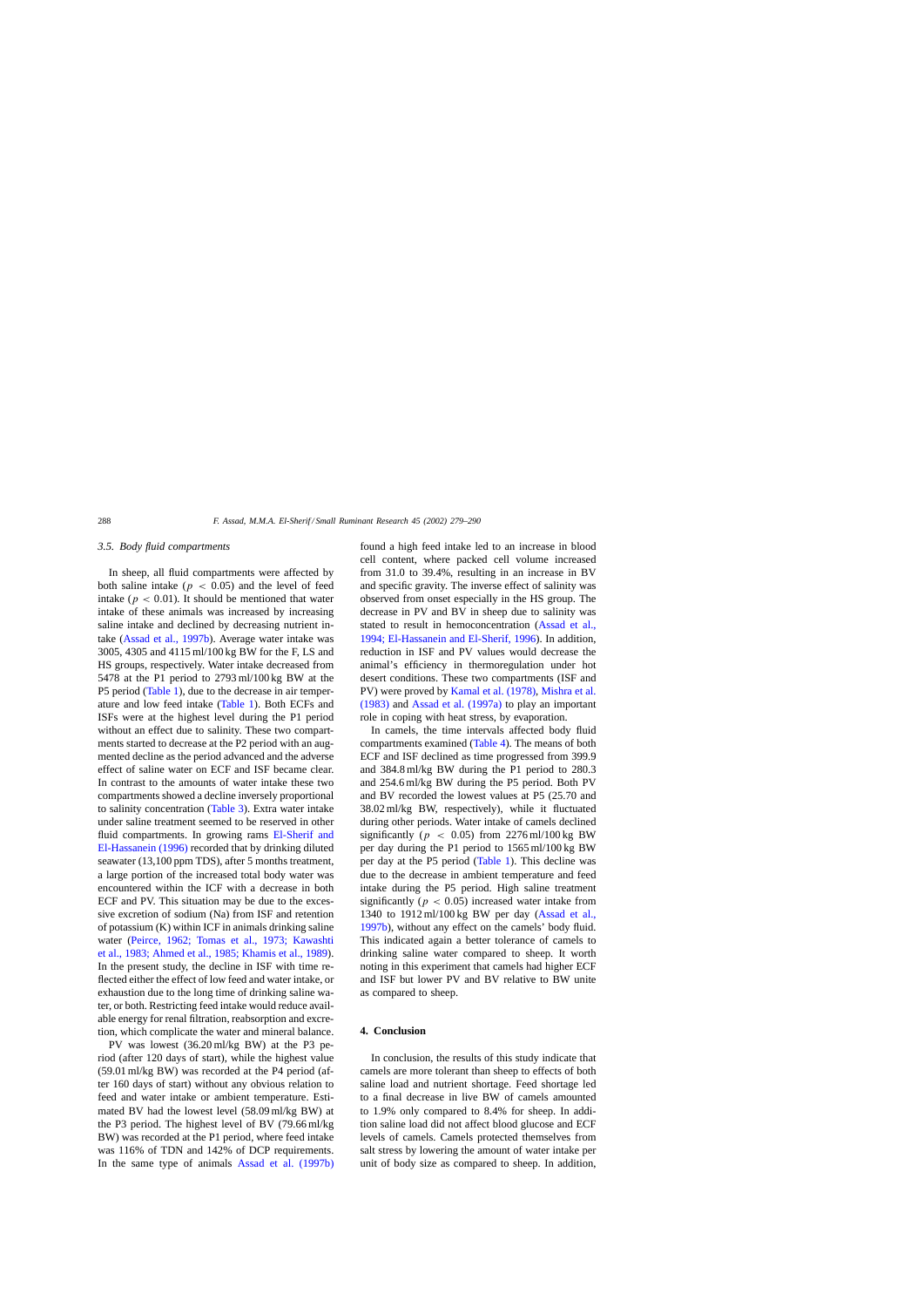<span id="page-10-0"></span>both saline load and feed shortage showed a delayed suppressive effect on the activity of AChE of camels compared to sheep. Moreover, the low and high protein intake had less effect on liver function of camels as compared to sheep.

#### **References**

- Abou El Nasr, H.M., Shawket, S.M., Farid, M.F., Khamis, H.S., 1988. Studies on saline drinking water for camels and sheep: 1. Water intake and excretion. Alex. J. Com. Sci. Dev. Res. 23, 131–139.
- Ahmed, M.H., Farid, M.F.A., Hassan, N.I., Borhammi, B.E., Shawkat, S.M., 1985. Effect of drinking saline well water in sheep: I. Feed and nitrogen utilization and mineral balance. In: Proceedings of the First International Conference on Animal Production in Arid Zones (ICAPZ), ACSAD, Damascus, Syria, September 7–14, pp. 893–905.
- Assad, F., Bayoumi, M.T., 1991. Response of sheep to selective drinking of fresh and saline water. World Rev. Anim. Prod. XXVI (1), 39–42.
- Assad, F., Bayoumi, M.T., Abou El Nasr, H.M., 1994. Comparative study on drinking saline water for camels and sheep. Egypt. J. Comp. Clin. Pathol. 2, 337–351.
- Assad, F., Bayoumi, M.T., El-Sherif, M.M.A., 1997a. The role of some ecosystem stresses on some blood characteristics of camels raised under semi-arid conditions. Egypt. J. Appl. Sci. 12 (4), 1–12.
- Assad, F., Bayoumi, M.T., Khamis, H.S., 1997b. Impact of long-term administration of saline water and protein shortage on haemograms of camels and sheep. J. Arid Environ. 37, 71-81.
- Atwa, S.M.M., 1979. Hydrogeology and hydrogeochemistry of the northwestern Coast of Egypt. Ph.D. Thesis. Faculty of Science, Alex. University, Egypt.
- Azamel, A.A., El-Sayed N.A., El-Sherif, M.M.A., 1994. Heat tolerance of crossbred ewes as affected by natural sheltering and thirst under semi-arid conditions. In: Proceeding of Eighth Conference on the Egyptian Society of Animal Production, Cairo, pp. 347–360.
- Badawy, H.S.M., 1999. Digestive function and heat regulation in Saidi sheep. M.Sc. Thesis. Faculty of Agriculture, Assiut University, Egypt, p. 90.
- Bell, G.H., Davidson, J.N., Scarborough, H., 1961. The Textbook of Physiology and Biochemistry. E. & S. Livingstone, p. 787, 821.
- Boyd, J.W., Ford, J.H., 1967. Normal variation in alanine aminotransferase activity in sheep and cattle. J. Agric. Sci. Camb. 68, 385–389.
- Cornelius, C.E., Kaneko, J.J., 1963. Clinical Biochemistry of Domestic Animals. Academic Press, New York.
- El-Hassanein, E.E., 1996. Semen quality of rams grown on drinking saline water. In: Proceedings of the Fourth Science Congress, Vet. Med. J. Giza. 44 (2), 495–500.
- El-Hassanein, E.E., El-Sherif, M.M.A., 1996. Effect of prolonged drinking saline water on the blood picture of growing lambs.

In: Proceedings of the Fourth Science Congress, Vet. Med. J. Giza. 44 (2), 435–441.

- El-Sherif, M.M.A., El-Hassanein, E.E., 1996. Influence of drinking saline water on growth and distribution of body fluids in sheep. Alex. J. Agric. Res. 41 (3), 1–9.
- El-Sherif, M.M.A., El-Sayed, N.A., Azamel, A.A., 1995. Water distribution in crossbred ewes suffering thirst during pregnancy. Egypt. J. Appl. Sci. 10 (11), 21–35.
- Farid, M.F.A., El-Shennawy, M.M., Mehrez, A.Z., Salem, A.M.M., 1983. Protein requirements for maintenance of Barki desert sheep. World Rev. Anim. Prod. 9 (3), 31–36.
- Farid, M.F.A., Shawket, S.M., Abou El Nasr, H.M., 1990. The maintenance requirements of camels: a preliminary evaluation. Alex. J. Agric. Res. 35 (1), 59–66.
- Ganong, W.F., 1977. Review of Medical Physiology, 8th Edition. Lang Medical Publication, Los Altos, CA, p. 940.
- Georgiev, B.G., 1968. Study of the pathogenesis of sodium chloride poisoning in animals. Nauc. Trady, VVMI "G paulov" 20, 101– 115.
- Hawk, P.S., Oser, B.L., Summerson, W.H., 1965. Practical Physiological Chemistry, 14th Edition. Blakiston, New York.
- Ibrahim, S.M.N., 1995. Clinic-pathological studies in goats drinking salty water under desert conditions. M.Sc. Thesis. Faculty of Veterinary Sciences, Cairo University, Egypt.
- Kamal, T.H., El-Bana, I.M., Ayad, M.A., Kotby, E.A., 1978. Water requirements and total body water estimation as affected by species, pregnancy and lactation using tritiated water. Arab J. Nucl. Sci. Appl. 11, 10–22.
- Kawashti, I.S., Badawi, M.E., Mageed, S.M., Omar, M.M., 1983. Salt tolerance of desert sheep: 1. Effect of saline water administration on intake, urinary and faecal water losses and body water distribution. The Desert Inst. Bull. Egypt 14, 392.
- Khamis, H.S., Farid, M.F.A., Ahmed, M.H., Shawkat, S.M., 1989. Studies on saline drinking water for camels and sheep: III. Sodium and potassium metabolism. Alex. J. Com. Sci. Dev. Res. 25, 17–30.
- Madian, A.H.H., 1989. Effect of starvation on physiological parameters in sheep. M.Sc. Thesis. Faculty of Agriculture, Al-Azhar University, Egypt.
- Metcalf, R.I., 1951. Colorimetric microestimation of human blood cholinesterases and its application to poisoning by organic phosphate insecticides. J. Econ. Entom. 44, 840–883.
- Metwally, N.H., 2001. Studies on some physiological and behavioural aspects in camels. M.Sc. Thesis, Faculty of Agriculture, Monoufia University, Egypt, p. 98.
- Mishra, U.K., Saxena, S.K., Parekh, H.K., Guru, V.K., Sharma, I.J., Singh, H.S., 1983. Effect of season on body water distribution in three genotypes of crossbred calves. Indian J. Dairy Sci. 36, 21–23.
- Moursi, H.S.A., Atef, M., Al-khayyat, A.A., 1979. Hepatotoxicity of chloramphenocol in normal goats by the assay of serum enzyme activity Zbl. Vet. Med. A 26, 715–720.
- Peirce, A.W., 1962. Studies on salt tolerance of sheep: IV. The tolerance of sheep for mixture of sodium chloride and calcium chloride in the drinking water. Aust. J. Agric. Res. 13, 479–486.
- Peirce, A.W., 1966. Studies on salt tolerance of sheep: VI. The tolerance of weathers in pens for drinking water of the types